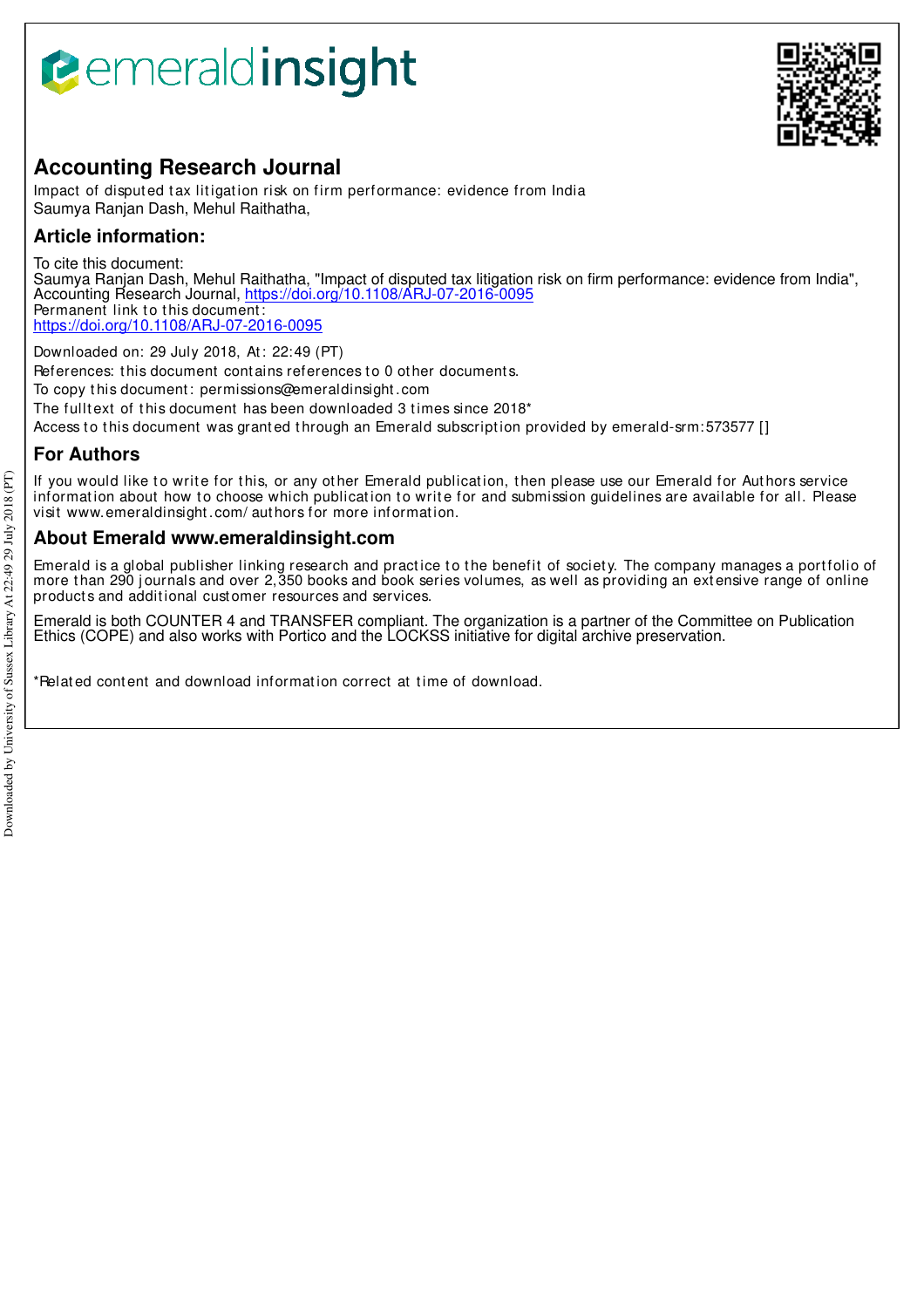## Impact of Disputed Tax Litigation Risk on Firm Performance: Evidence from India

**Structured Abstract** 

#### Dr. Saumya Ranjan Dash

Assistant Professor (Finance and Accounting Area)

Indian Institute of Management Indore (IIM Indore)

Indore, India

#### Dr. Mehul Raithatha

Assistant Professor (Finance and Accounting Area)

Indian institute of Management Indore (IIM Indore)

Indore, India.

Purpose: The study investigates the impact of disputed tax litigation risk on firm performance and stock return behaviour using a sample of Indian listed firms.

**Design/Methodology/Approach:** We use disputed tax liability, reported as a contingent liability by the listed firms, as a proxy for the disputed tax litigation risk. To examine the impact of disputed tax litigation risk on firm performance (measured by accounting and market-based measures), our empirical approach focusses on the panel estimation technique. A portfolio-based approach using alternative asset pricing models examines the cross-sectional return variation due to the influence of disputed tax litigation risk.

This is a pre-print of a paper and is subject to change before publication. This pre-print is made available with the understanding that it will not be reproduced or stored in a retrieval system without the permission of Emerald Publishing Limited.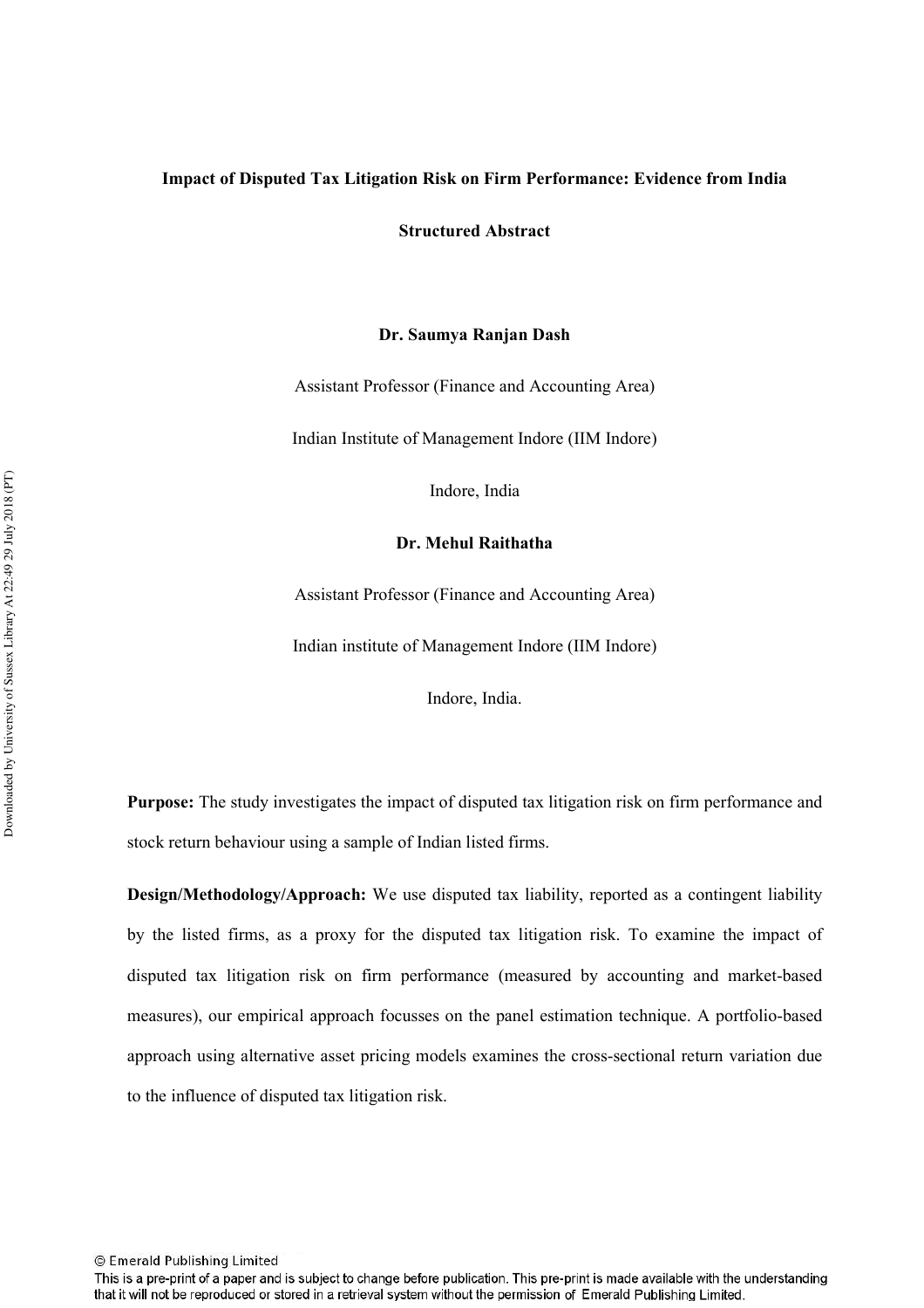Findings: The results show a negative relationship between firm performance measures and disputed tax litigation risk. Cross-sectional test results reveal that higher disputed tax litigation risk is associated with higher expected returns.

**Research limitations/Implications:** This study focusses on disputed tax reported under the heading of contingent liability as a proxy for litigation risk. The study will help investors and portfolio managers to consider disputed tax litigation risk as an important parameter in the evaluation of firm performance. The study will also help regulators to get feedback on tax related policies and improve the dispute resolution process.

**Originality/Value:** The study adds to the existing literature on the relationship between litigation risk and firm performance. In the context of emerging market, this paper is the first-of-its-kind study, which focusses on disputed tax as a litigation risk proxy and examines its possible impact on firm performance and stock return behaviour.

**Keywords:** Litigation risk, disputed tax, firm performance, contingent liabilities, stock returns

Article Classification: Research Paper

#### Impact of Disputed Tax Litigation Risk on Firm Performance: Evidence from India

#### 1. Introduction

This paper examines the impact of disputed tax litigation risk (DTLR hereafter) on the firm performance and stock return behaviour. Over the years, a growing body of research in accounting and finance literature identified the potentially plausible risk parameters that influence firm performance. Amid the growth of related strands of literature, research in accounting and finance has given significant focus on the impact of litigation risk on corporate decisions. Previous studies have investigated the impact of litigation risk on various corporate decisions such as managers' financial reporting and disclosure decisions (Skinner, 1994, 1997; Johnson et al., 2000, 2001; Lennox and Park, 2006), cash holdings, and investment decisions (Foley et al. 2007; Arena and

<sup>©</sup> Emerald Publishing Limited

This is a pre-print of a paper and is subject to change before publication. This pre-print is made available with the understanding that it will not be reproduced or stored in a retrieval system without the permission of Emerald Publishing Limited.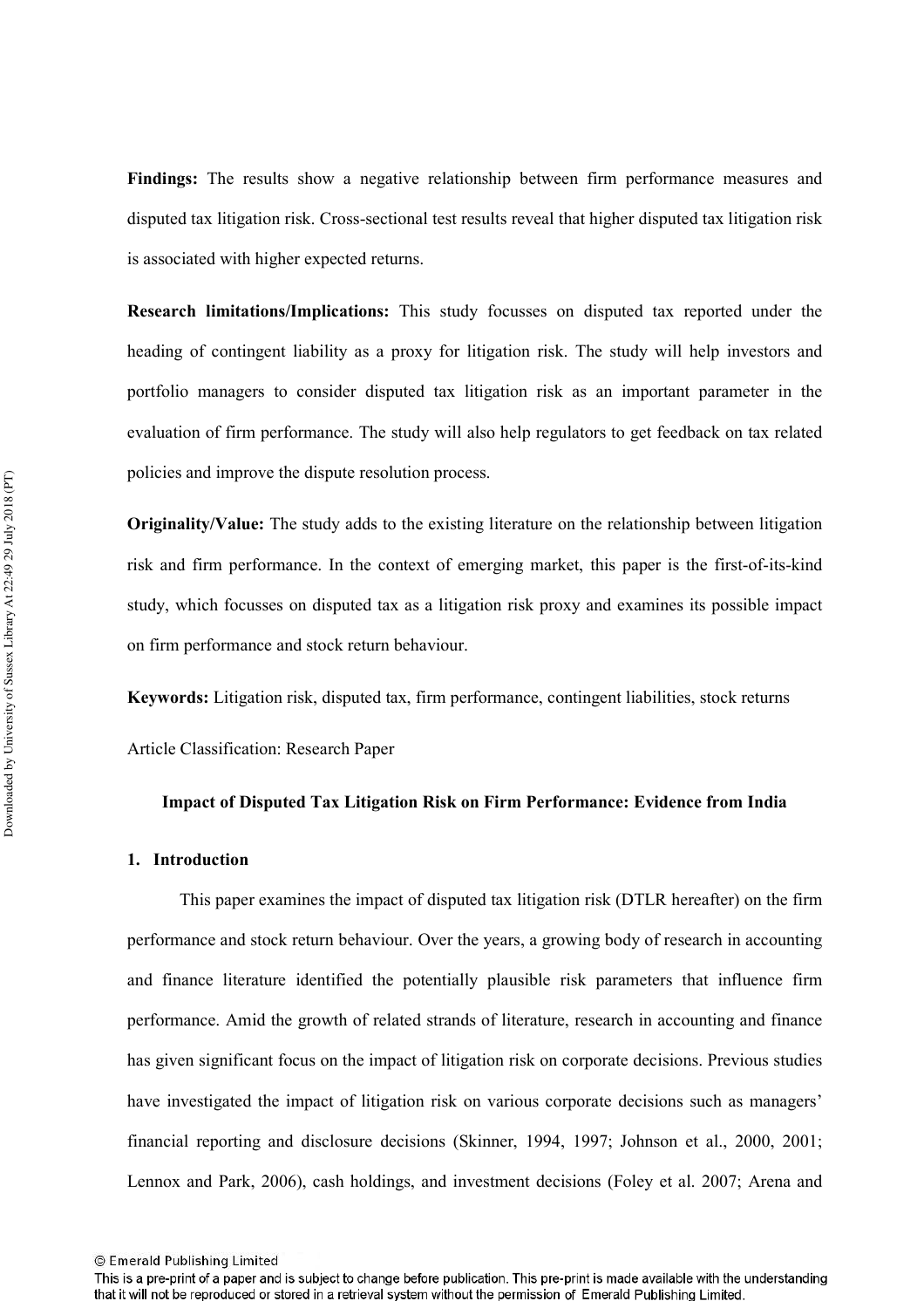Julio, 2011, 2015; Malm, 2014; Malm and Kanuri, 2016), firm credit ratings (Xie, 2015), equitybased compensation (Dai et al., 2008; Jayaraman and Milbourn, 2009), conservatism in debt contracting (Beatty et al., 2008), firms disclosure behavior (Skinner, 1994), underpricing of initial public offering (Lowry and Shu, 2002) and shareholder wealth implication due to cross-sectional variation in stock return (Bizjak, 1995; Bhagat et al., 1994, 1998). The available literature argues that litigation risk influences managers' incentives for safeguarding shareholder interest, firm's future growth potential, and influences corporate financial policy (Arena and Julio, 2011, 2015; Skinner, 1994). Moreover, litigation risk exerts a disciplinary influence on corporate practices relating to executive compensation, executive and board turnover, corporate investment, and voluntary disclosure (Field et al., 2005; Ferris et al., 2007; Kim and Skinner, 2012; Lowry, 2009; McTier and Wald, 2011; Rogers and Van Buskirk, 2009; Rogers et al., 2011; Oing, 2011). In essence, there is little doubt that litigation is an important part of the corporate environment (Bizjak, 1995).

However, understanding the impact of litigation risk on firm performance and stock return behaviour is limited due to insufficient research findings in the context of emerging markets and identification of adequate measures for the litigation risk. In this regard, we observe two important issues. First, the existing empirical evidence on litigation risk and corporate decision-making primarily focusses on the developed markets, and the implication of the litigation risk in the context of emerging markets<sup>1</sup> has been non-existent.<sup>2</sup> Emerging markets differ from their developed counterparts due to a host of institutional variables, including differences in business or tax regulations, protection of minority investors, differences in accounting and financial disclosure systems. For instance, emerging markets with smaller or narrower capital markets are

 $1$  Our definition of emerging market (which also includes Indian stock market) is consistent with the countries that are commonly identified as emerging economy by International Monetary Fund (IMF), Morgan Stanley Capital International (MSCI), Standard and Poor's (S&P).

<sup>&</sup>lt;sup>22</sup> In order to gather insights about the existing litigation risk literature in the context of emerging market, we use several academic search engine sources to search related kay words from existing litigation risk literature. For our online search, we use Google scholar. Web of Science maintained by Thomson Reuters. EBSCO Information Services. EconBiz, ScienceDirect and the Social Science Research Network (SSRN). Our search results however, do not reveal any existing literature in the context of emerging market that provides persuasive empirical evidence on litigation risk (or disputed tax litigation risk) and firm performance.

This is a pre-print of a paper and is subject to change before publication. This pre-print is made available with the understanding that it will not be reproduced or stored in a retrieval system without the permission of Emerald Publishing Limited.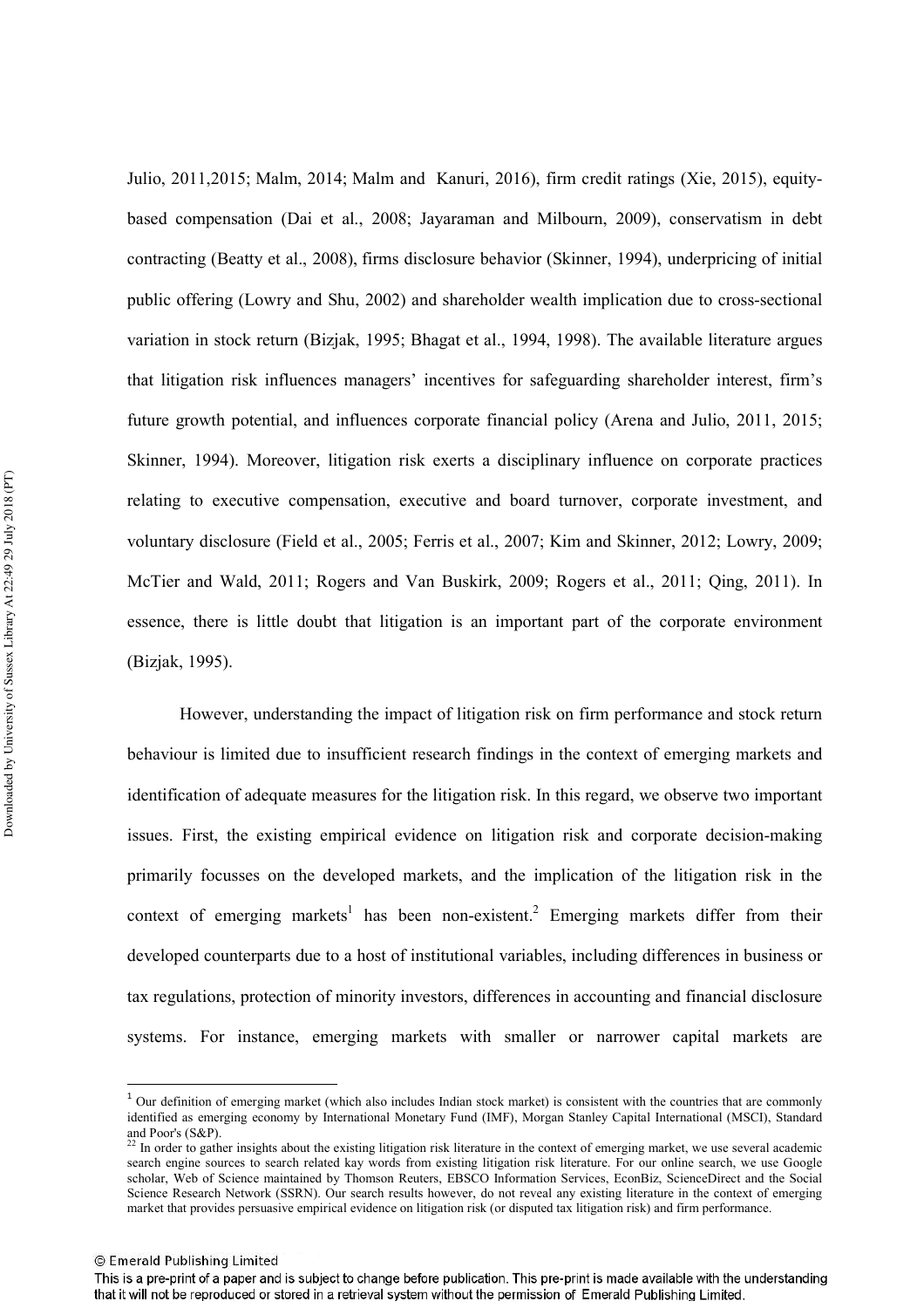characterised by lower quality of legal rules and law enforcement and therefore, expected to have a low quality of legal protection for minority shareholders (La Porta et al., 1998, 2000). Hence, in the context of emerging markets where the legal system cannot be equally benchmarked with the developed economies, a deeper understanding of litigation risk implication for corporate decision and firm performance warrants attention. Second, the litigation risk proxy is inherently unobservable and difficult to measure (Arena and Julio, 2011, 2015) and thus creates a key challenge for universal validation of litigation risk implications on firm performance and corporate decisions. Existing literature in the context of developed US stock market, commonly uses securities class-action lawsuits filed against the companies (see for e.g., Arena and Julio, 2011, 2015; Oing, 2011) or industry affiliation (Kim and Skinner, 2012; Jayaraman and Milbourn, 2009) as a proxy for the litigation risk. The securities class-action lawsuit process may not be directly applicable to market regulations in other countries (mostly emerging economies) because each country has a different regulatory mechanism and is at a different stage of economic and institutional development. The industry proxy for litigation risk is only a partial measure of the litigation risk and also subject to criticism (Kim and Skinner, 2012; Xie, 2015). Given the paucity of research in the context of emerging markets and inherent limitation of the existing litigation risk proxy, the present paper attempts to revisit the litigation risk and firm performance argument using a new measure (i.e., DTLR) with a special focus on the emerging Indian stock market.

We attempt to contribute to this growing body of literature by investigating the impact of DTLR on firm performance in the context of the emerging Indian stock market. The total disputed tax liability considered in this paper includes all the continuing tax disputes between a company and government authorities reported under contingent liability. Using total disputed tax reported under the heading of contingent liability as a proxy for the DTLR, the present paper explores two important research questions. First, how does DTLR affect firm performance? Second, does DTLR influence a cross-section of stock return behaviour? Our study contributes to the growing body of litigation risk literature primarily in two ways. Existing literature has focussed on litigation risk

<sup>©</sup> Emerald Publishing Limited

This is a pre-print of a paper and is subject to change before publication. This pre-print is made available with the understanding that it will not be reproduced or stored in a retrieval system without the permission of Emerald Publishing Limited.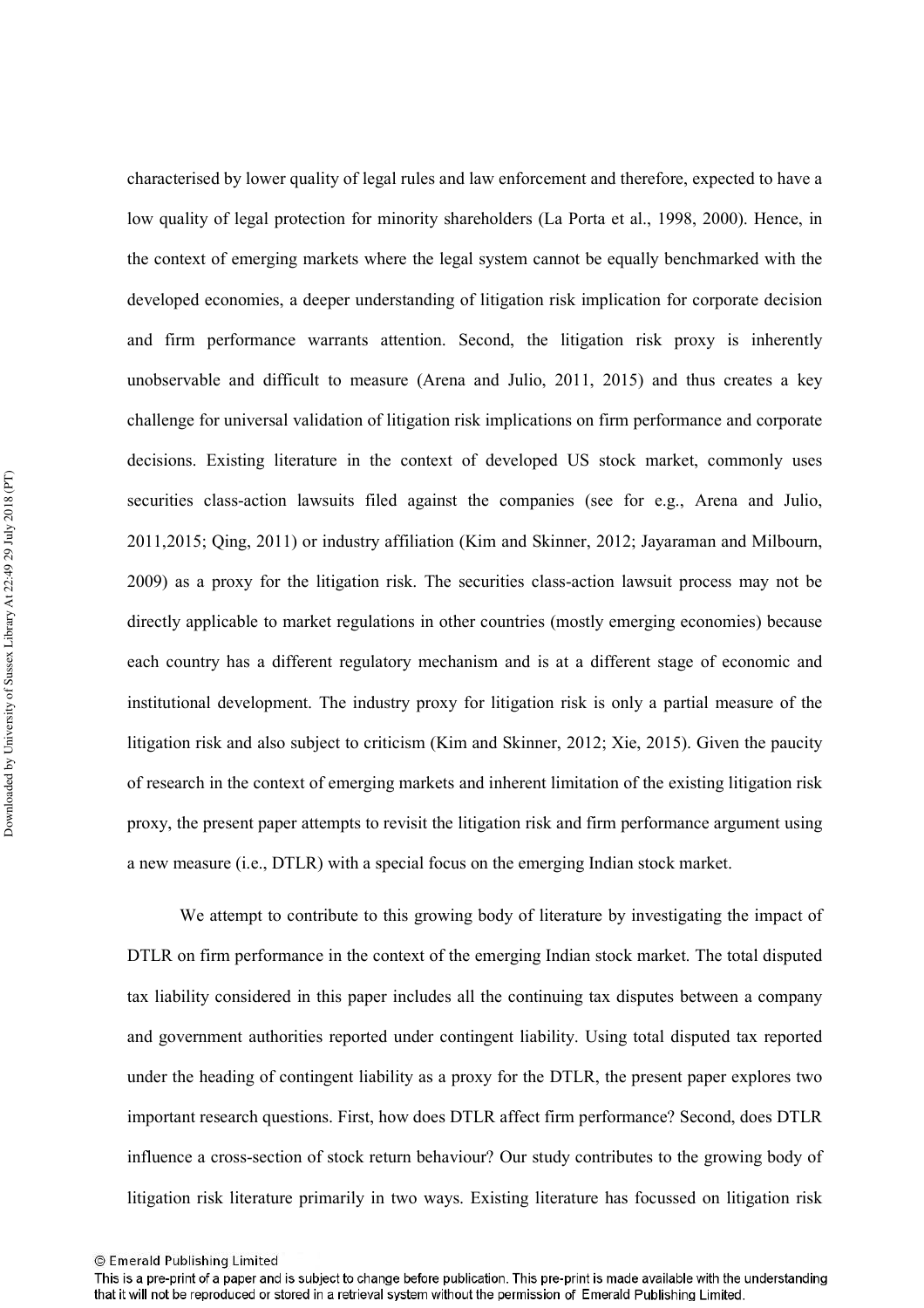from the securities market lawsuit perspective and used industry risk measures. We attempt to employ an additional measure of litigation risk (i.e., DTLR) by drawing our focus on disputed tax litigation risk, and examine its impact on firm performance. This newly introduced proxy can help to bring more insight on the litigation risk issue. Our paper also contributes to the emerging market literature by providing the first-ever evidence of DTLR on firm performance. Related literature has mostly focussed on developed markets with developed legal and institutional structure. Particularly, there is no evidence on litigation risk arising due to tax disputes. Our approach with an emerging market focus attempts to provide out of sample evidence on the litigation risk and firm performance argument. With special reference to the Indian stock market, our paper also provides the first-ever empirical evidence on tax litigation risk. Our findings corroborate the increasing importance of litigation disclosure from policy perspective and practitioners concern for an investment decision.

Our results reveal that firms with lower DTLR show better performance. The crosssectional test results reveal that DTLR influences expected return variation across test asset portfolios. Large-size-low-DTLR portfolios outperform large-size-high-DTLR portfolios. Smallsize-high-DTLR portfolios outperform large-size-high-DTLR portfolios. High-BM-high-DTLR outperforms low-BM-low-DTLR portfolios. Considering both the firm-specific performance analysis and expected stock return analysis, our results suggest that DTLR matters for firm performance and can alter the investment decision if misjudged as an irrelevant information.

The rest of the paper is organised as follows. Section 2 provides a brief overview of the accounting for disputed tax contingent liabilities in India. Section 3 discusses motivation and hypothesis development. Section 4 elaborates empirical approach. Section 5 explains data and variable. Section 6 presents empirical results. Section 7 concludes the paper.

This is a pre-print of a paper and is subject to change before publication. This pre-print is made available with the understanding that it will not be reproduced or stored in a retrieval system without the permission of Emerald Publishing Limited.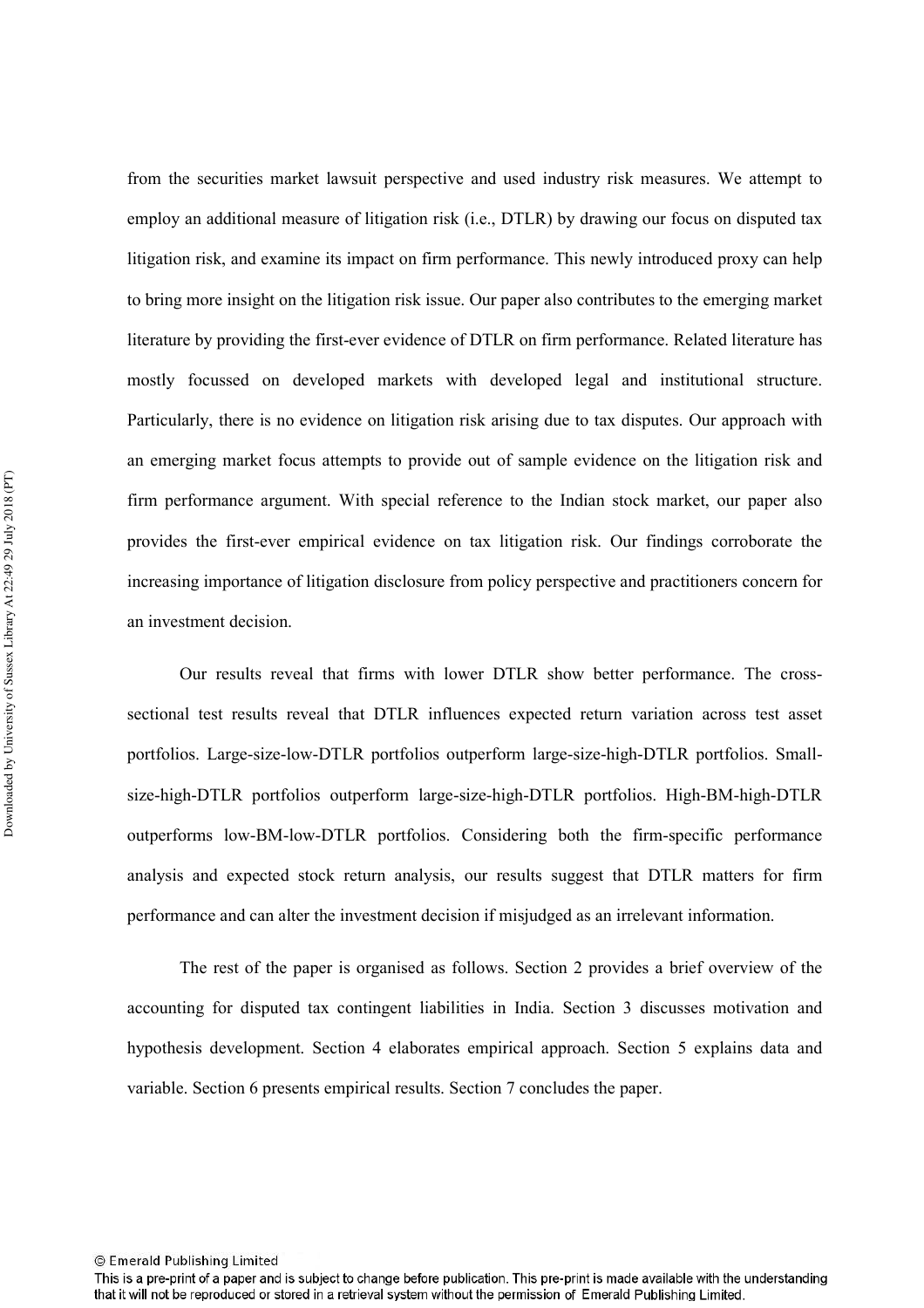#### 2. Accounting for Disputed Tax Contingent Liability: Indian Regulatory Environment

Indian listed companies are required to disclose the disputed tax liability as a contingent liability in their annual reports according to Schedule VI of the Companies Act,  $1956^3$ . In this regard, Accounting Standard 29 (AS 29)<sup>4</sup> issued by ICAI deals with Provisions, Contingent Liabilities. As per AS 29, "a contingent liability is a possible obligation that arises from past events and; the existence of which will be confirmed by the occurrence or non-occurrence of future events not wholly within the control of the enterprise". This standard provides for appropriate recognition, measurement, and disclosure of contingent liabilities and provisions in the notes to financial statement. The reporting of disputed tax under the heading of contingent liability also draws significant prominence for the stock market regulating authorities in India. Securities and Exchange Board of India (SEBI), the apex capital market regulatory authority, under Listing Obligations and Disclosure Requirements Regulation, 2015, seeks disclosure of ongoing litigation and regulatory action against companies and its promoters. To tighten disclosure rules and to avoid misrepresentation of facts, it has been made mandatory to reveal details of probes against companies by all regulators and investigative agencies while filing documents for public offerings.

The tightening of laws governing disputed tax reporting is not surprising given the huge surge in disputed taxes. Over the sample period, we observed a constant increase in average disputed tax liability from INR 529.73 million in the year 2000 to INR 4259.266 million in the year 2015. The results of the univariate test (detailed discussion presented in Section 5.2) also reveals a significant difference in accounting performance between the firms that report disputed tax more than the industry average and those that report less than the industry average. This upward trend of reported disputed tax liability and our univariate test results give a first-hand impression that disputed tax liability is an important factor among the contingent liability reported by the Indian listed firms.

 $3$  It has been revised in 2013, 2015, and 2016.

<sup>&</sup>lt;sup>4</sup> The revised standard is named as Indian Accounting Standard (Ind AS) 37. However, this is applicable from financial year 2015-16 and not for the selected sample with historical data

This is a pre-print of a paper and is subject to change before publication. This pre-print is made available with the understanding that it will not be reproduced or stored in a retrieval system without the permission of Emerald Publishing Limited.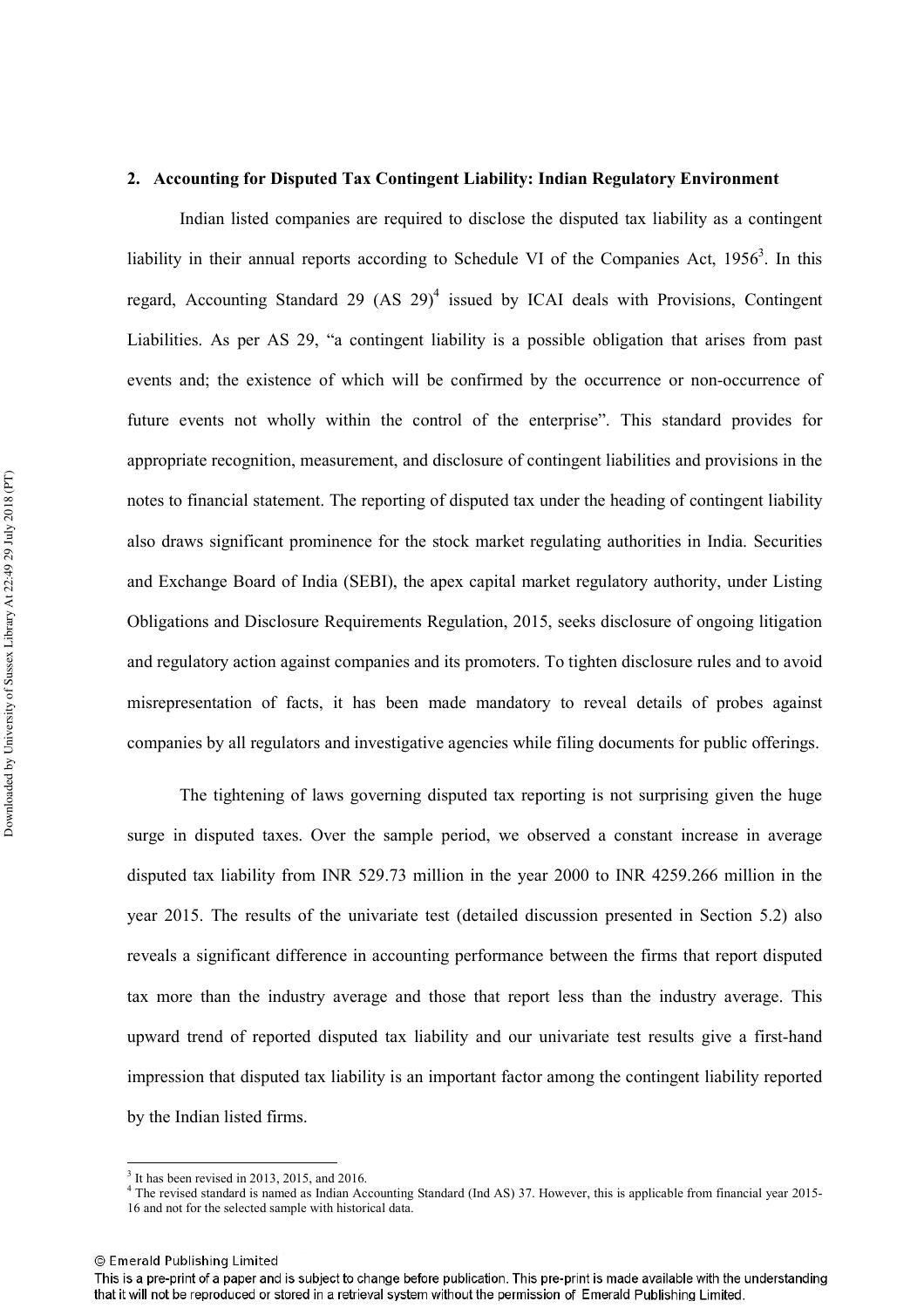#### 3. Motivation and Hypothesis

#### 3.1 Motivation for the study

Existing literature argues that litigation risk influences managers' incentives for safeguarding the shareholder interest, firm's future growth potential, and influences corporate financial policy (Arena and Julio, 2011, 2015; Field et al., 2005; Ferris et al., 2007; McTier and Wald, 2011; Rogers and Van Buskirk, 2009; Rogers et al., 2011; Oing, 2011; Skinner, 1994). However, empirical evidence on the implication of tax disputes as a proxy of litigation risk on firm performance has been scant. To avoid the litigation proxy data availability constraint in the context of emerging markets and inherent limitation of industry proxy approach, we propose another measure of litigation risk in terms of the disputed tax reported by companies as a contingent liability in their annual report. A contingent liability is not directly reported in the balance sheet because it is not probable that an outflow of resources embodying economic benefits will be required to settle the obligation, or a reliable estimate of the amount of the obligation cannot be made. However, if it materialises it will result in the outflow of economic resources and hence may affect the performance of the firm.

Our focus on the disputed tax liability as a proxy for litigation risk (i.e., DTLR) derives its motivation primarily from two sources. First, the implication of a disputed tax contingent liability, as a source of imperative information channel for firm valuation decision has not been explored previously. An extant body of literature supports the fact that corporate disclosure is critical for the functioning of an efficient capital market, and quality of accounting disclosure systems ensures minimisation of information asymmetry, future earnings uncertainty of a firm, minimisation of stock price volatility, and lower cost of equity (Ball and Brown, 1968; Botosan, 2000). In this regard, there can be two compelling arguments for considering disputed tax reported under contingent liability as important information. One may argue that, since financial accounting information available in the annual report form the foundation of firm-specific information available to the investors and regulators (Bushman and Smith, 2003; Kothari, 2000, 2001), the

<sup>©</sup> Emerald Publishing Limited

This is a pre-print of a paper and is subject to change before publication. This pre-print is made available with the understanding that it will not be reproduced or stored in a retrieval system without the permission of Emerald Publishing Limited.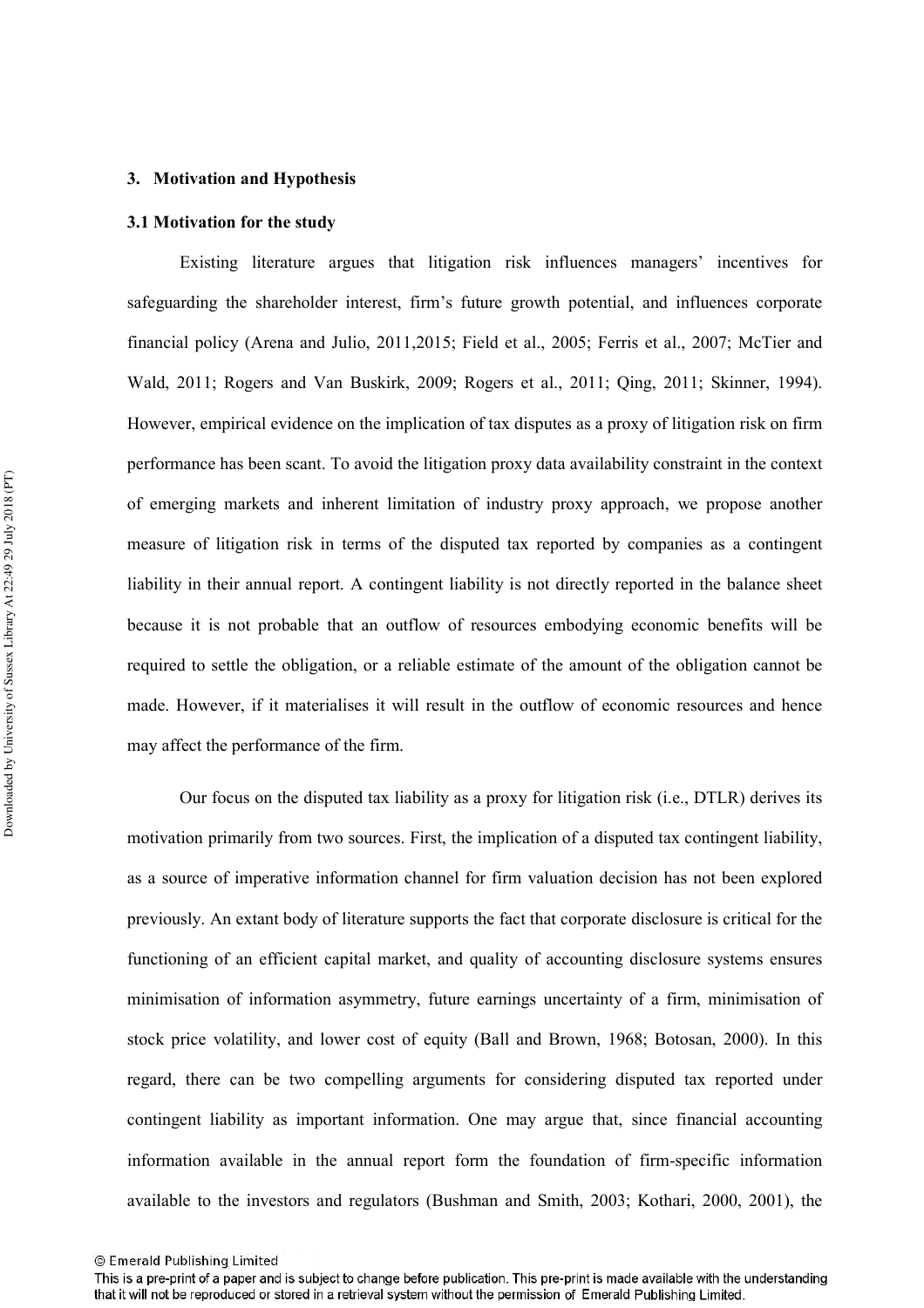reported claims of tax disputes due to the continuing litigation with government authorities might have important implication for the investment decisions. On the other hand, it can also be argued that since the amount of reported figure of disputed tax under contingent liability by definition "cannot be ascertained with certainty" the usefulness of this information, though relevant in terms of its future consequences, is subject to managerial discretion. The litigation cost hypothesis related to the voluntary disclosure of accounting information (Healy and Palepu, 2001), claims that the threat of litigation can have positive or negative effects on managers' disclosure decisions. On a positive note, legal actions for inadequate or untimely disclosures can encourage firms to increase voluntary disclosure (Skinner, 1994, 1997; Kasznik and Lev, 1995). On the other hand, litigation can potentially reduce managers' incentives to provide disclosure, particularly of forward-looking information (Francis et al., 1994). Assuming that the quality and accuracy of disputed tax reported under contingent liability is subject to managerial discretion due to its inherent approximation and uncertainty, the aforementioned positive and negative implication of litigation cost hypothesis cannot be ruled out completely. Our empirical analysis considering disputed tax as litigation risk proxy makes a modest attempt to understand its broader managerial implication.

Second, the issue of tax compliance is considered as one of the main concerns for most governments in this world and has been the focus of many researchers in this area (Mohdali and Pope, 2014). Corporate stakeholders have become increasingly concerned about whether a firm has a satisfactory risk management system and sufficient internal controls to alleviate significant firm-related risks (Henderson Global Investors, 2005; Erle et al., 2004; Erle, 2008), including tax risks dealing with the complexity of tax laws and regulations and potential uncertainties regarding the legal interpretation and application of tax laws and regulations in practice (Slemrod, 2004, 2007; Graham and Tucker, 2006). From the practitioner's perspective, the popular financial press also raises concern about the disputed tax litigation of Indian listed companies. On several occasions, it has been reported that "the tax liabilities of Indian companies just keep on mounting.

<sup>©</sup> Emerald Publishing Limited

This is a pre-print of a paper and is subject to change before publication. This pre-print is made available with the understanding that it will not be reproduced or stored in a retrieval system without the permission of Emerald Publishing Limited.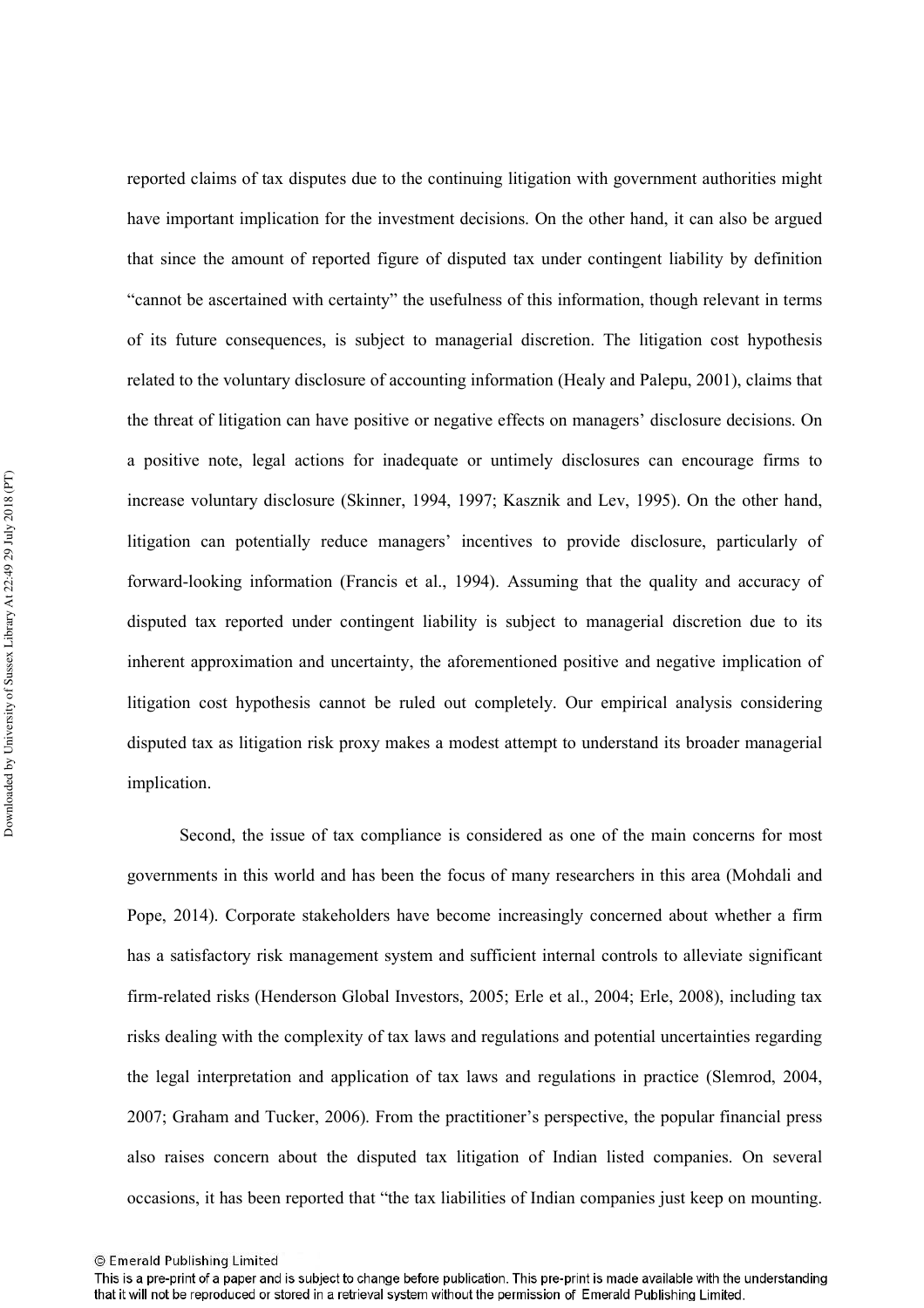If that liability materialises, it may have important implications on the profits and reserves of the company" (Chopra, 2003, The Economic Times). Similarly, practitioners also opine that "the impact of contingent liabilities cannot be disregarded. A contingent liability is like a time bomb and can be a cause of fear and concern for investors till the liability is crystallised and provided for in the accounts. If the court's ruling is in favour of the company, there is no liability, but if the judgement swings the other way, the company will take a hit" (Bhardwaj, 2012, The Economic Times). Hence, the market is also susceptible to contingent liabilities reported by the firm. Similar line of concern also raised by Bhagat et al. (1998) while examining the shareholder wealth implications of corporate lawsuits in the context of listed US firms. Bhagat et al. (1998) observe that no matter who brings a lawsuit against a firm, be it a government entity, another firm, or a private citizen, defendants experience economically meaningful and statistically significant wealth losses upon the filing of the suit.

The implications of tax disputes on firm performance and shareholder value creation is also gradually gaining momentum from the financial reporting as well as from capital market regulatory perspective. For instance, in 2015, the apex capital market regulator SEBI imposed a monetary penalty close to INR 2 crores on one of the listed company citing the reason that the company had failed to disclose a tax demand of INR 450 crore raised by the income-tax department to the exchanges. Furthermore, the disputed tax demand of INR 450 crore was higher than the INR 349.77 crore revenue reported by the company for the year ended March 2014 and also higher than its net worth of INR 365 crore as on 31 March 2014. As per the SEBI announcement "tax demand, though disputed by the company, was material when compared to the revenue of the company and the listed entity should have made a voluntary disclosure to the exchanges on an immediate and prompt basis" (Live Mint, 2015). Given the paucity of research in the context of emerging market, the present paper endeavours to revisit the litigation risk and firm performance argument using disputed tax as a proxy for litigation risk. The aforementioned concerned raise by SEBI is also consistent with the findings of related literature. For instance,

<sup>©</sup> Emerald Publishing Limited

This is a pre-print of a paper and is subject to change before publication. This pre-print is made available with the understanding that it will not be reproduced or stored in a retrieval system without the permission of Emerald Publishing Limited.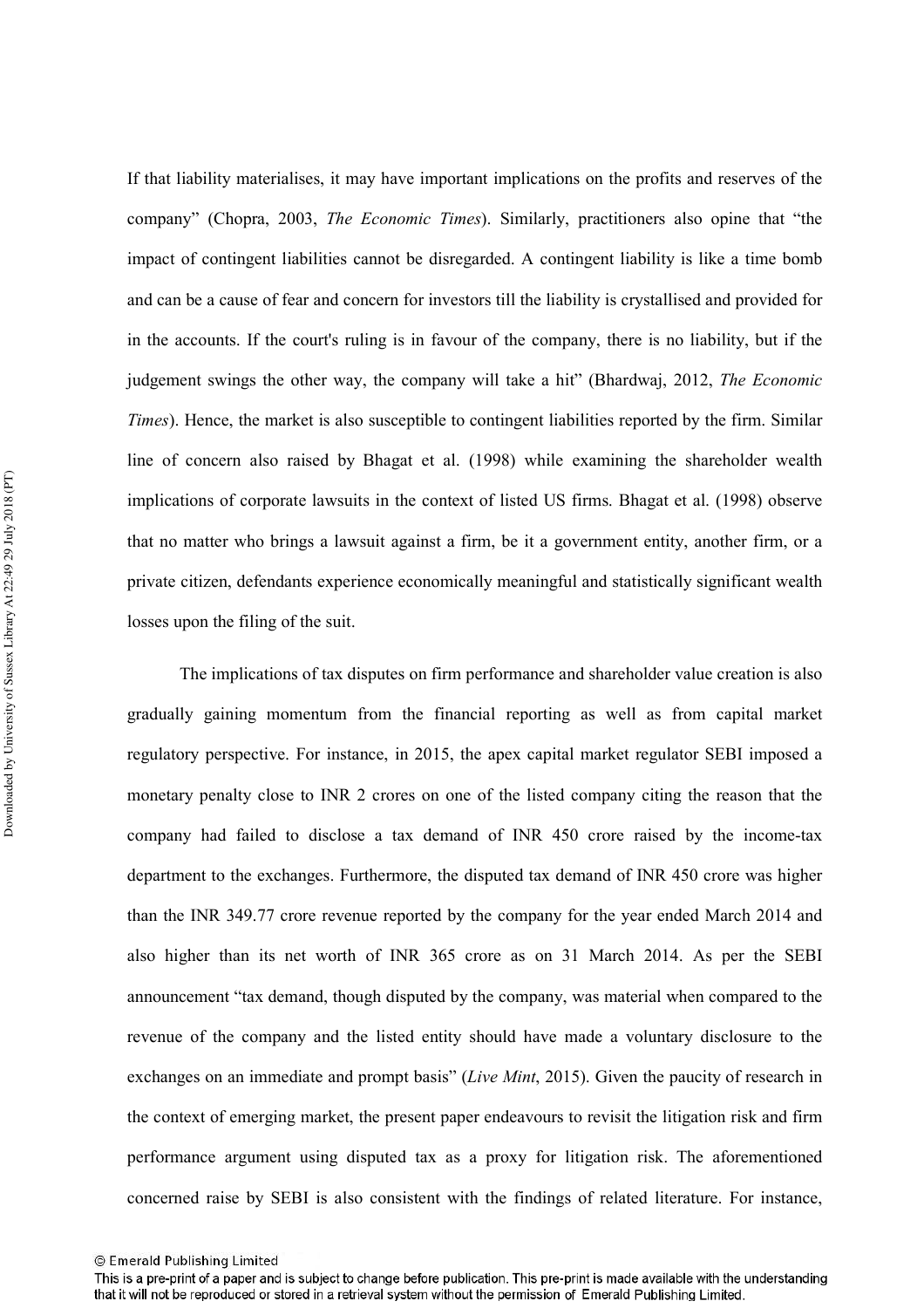Arena and Julio (2011,2015) observe that firms with greater exposure to securities litigation hold significantly more cash in anticipation of future settlements and other related costs. Given the potential size of lawsuit settlements, litigation risk has important implications for expected cash flows. On similar line Foley et al. (2007) find that prior expectations about the likelihood of being sued are indeed significant determinants of investor reactions to the filing of class action lawsuits.

To gain further insight into investment managers' and market analysts' view on the implication of disputed tax liability on firm performance, we have also conducted a questionnaire survey<sup>5</sup>. The draft survey contained seven questions and among them, two questions are openended. Apendix-1 provides a brief description of our questionnaire and presents the responses. We restricted ourselves from any statistical analysis and only focused on the qualitative analysis of the insights generated from the questionnaire survey. This is largely due to the limited number of responses that we could generate from the practitioners. As shown in responses in Appendix 1, a large percentage of respondents strongly support that disputed tax liability can be considered a sign of litigation risk (32%), and it is an important aspect of contingent liabilities disclosed by the firms (48%). 32% percent of respondents even ascertain that disputed tax liability is likely to result in a lawsuit. The responses received through the questionnaire, though limited, were useful to further validate the concern raised by popular financial press on the importance of disputed tax as a source of litigation risk.

#### 3.2 Hypotheses development

Following the aforementioned arguments (Section 3.1), the two subsequent hypothesis will be the basis of the empirical examination of this study.

Considering the fact that litigation is costly (Lowry and Shu, 2002; Healy and Palepu, 2001) and can be a significant concern for the corporate financial policy and investment decision

<sup>&</sup>lt;sup>5</sup> The survey questionnaire is titled "Disputed tax liabilities and company valuation". Our questionnaire and survey approach is cross-sectional in design and administered through e-mail. Initially, we randomly selected fund managers, research analysts, and stock market practitioners with more than 5 years' experience to be part of the survey. We sent 200 e-mails to the respondents and were able to generate 28 responses (14% response rate). Average work experience of our respondents is 5 years and 15 years being the highest.

<sup>©</sup> Emerald Publishing Limited

This is a pre-print of a paper and is subject to change before publication. This pre-print is made available with the understanding that it will not be reproduced or stored in a retrieval system without the permission of Emerald Publishing Limited.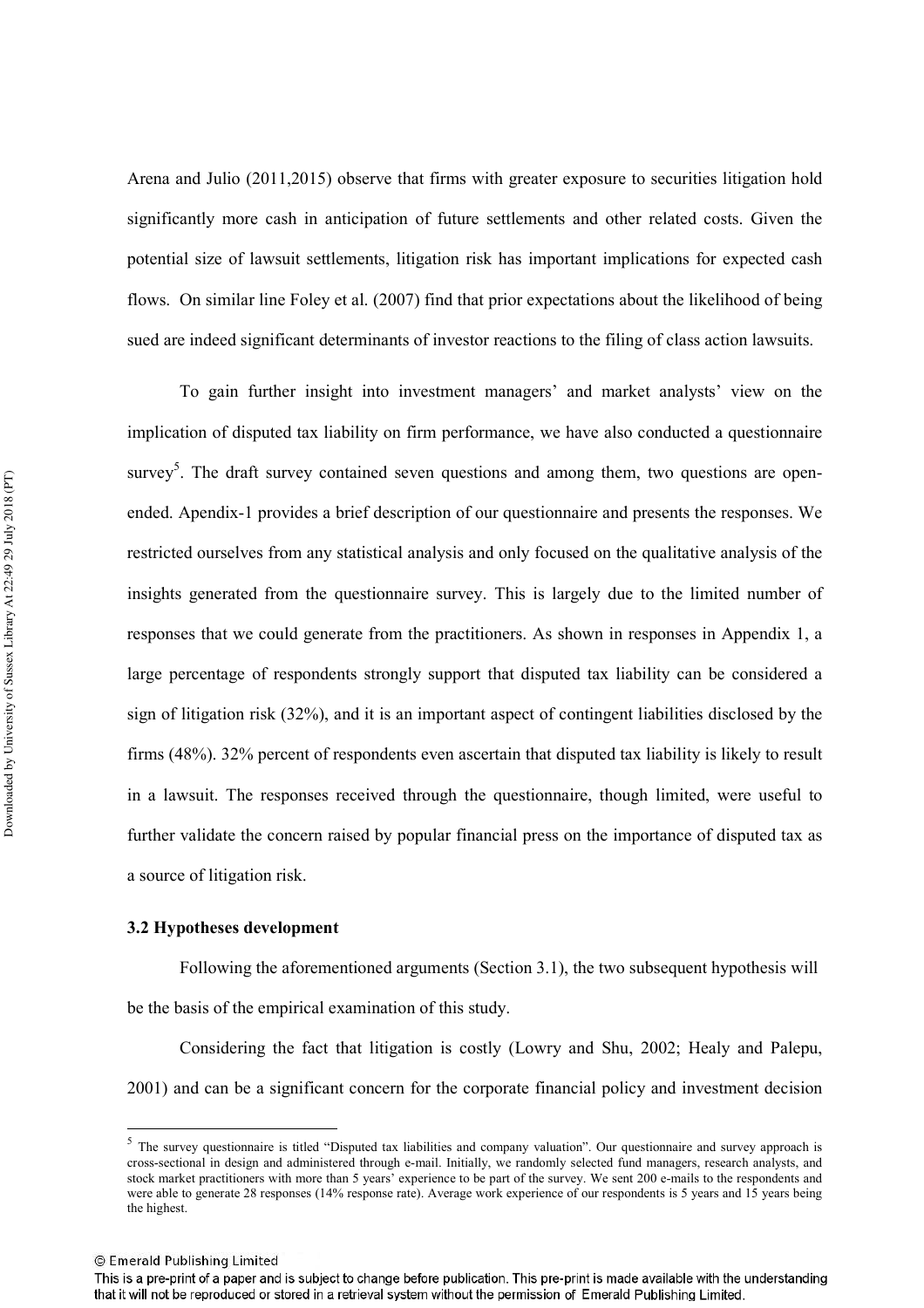(Arena and Julio, 2011,2015; Qing, 2011; Malm, 2014), we hypothesise that lower DTLR will have a positive impact on a firm performance. We argue that, if litigation risk is an important determinant of firm's deferred investment decision and high cash holding pattern (Arena and Julio, 2011, 2015; Malm, 2014; Malm and Kanuri, 2016) the resulted future cash-flow shocks in the event of litigation materialisation will hamper the firm profitability. Thus, we expect that, all else being equal, firms with higher exposure to DTLR will defer profitable investment opportunity by holding more cash in anticipation of future settlement costs and other indirect costs associated with litigation and hence, will be less profitable and less attractive from valuation perspective. Our first hypothesis (in the alternative form) is stated thus:

#### H1. Firms with lower disputed tax liability will have better financial performance.

Consistent with the related literature, we use return on equity (ROE) and return on assets (ROA) as the accounting-based measures of firm performance. Tobin's O is considered as the market-based measures of firm performance. For our empirical analysis of first hypothesis, we primarily focus on disputed tax scaled by total assets and industry-adjusted disputed tax as a proxy for DTLR.

After examining the implication of DTLR on firm performance, a natural question is whether this negative impact of DTLR on firm performance generates higher expected return for such companies. Given that litigation risk exposure can have shareholder wealth implication due to cross-sectional variation in stock return (Bizjak, 1995; Bhagat et al., 1994, 1998; Foley et al., 2007), firms with higher exposure to DTLR expected to be perceived as more risky and hence should generate higher expected return. Put it differently, if litigation risk affects firm performance negatively, a firm with higher DTLR appears to be riskier and hence higher expected return should be apparent to compensate such risk. Cross-sectional variation in investors' expected return is likely to exist as firms are subject to litigation risk due to their respective business environment, industry affiliation and firm characteristics (Francis et al. 1994; Kim and Skinner, 2012). As the

<sup>©</sup> Emerald Publishing Limited

This is a pre-print of a paper and is subject to change before publication. This pre-print is made available with the understanding that it will not be reproduced or stored in a retrieval system without the permission of Emerald Publishing Limited.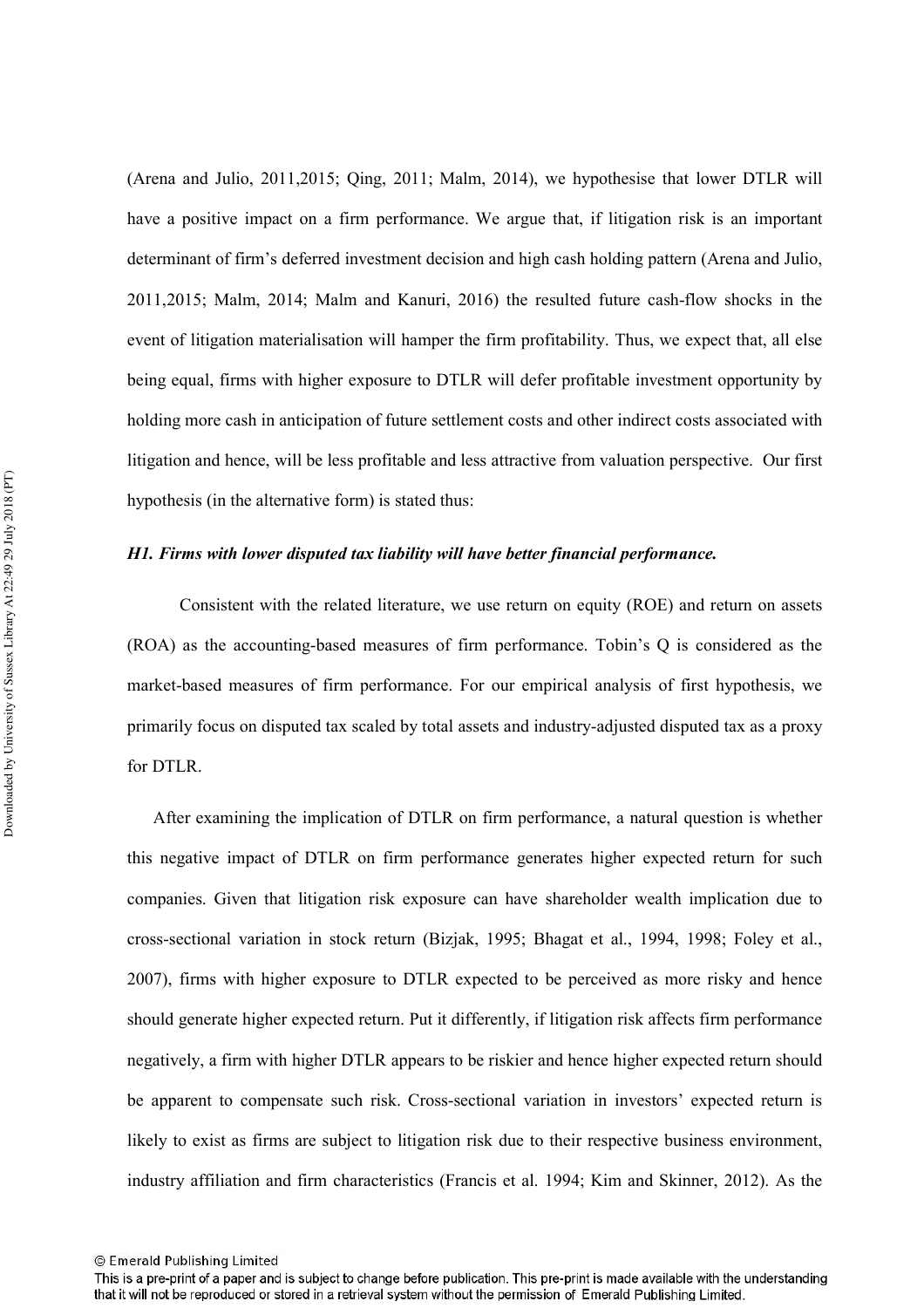costs of a litigation is very high to the company and shareholders' value, by integrating two different lines of literature together, we state our next alternative hypothesis as follows:

#### H2. Firms with higher disputed tax litigation risk will have higher expected return

We employ equally weighed test asset portfolios based on DTLR measure and alternative asset pricing models for examining our second hypothesis. We control for various systematic risk factors by employing alternative asset pricing models to test our second hypothesis.

#### 4. Model Specification and Methodology

This section is divided into two parts. In the first part, we discuss the model specification to test the impact of litigation risk on firm performance. In the second part, we discuss the model specifications for the cross-sectional test of stock return.

#### 4.1 Impact of litigation risk on firm performance

The base regression model used to examine the impact of disputed tax litigation risk (DTLR) on firm performance is presented as follows:

*Firm* 
$$
Perfor_{iy} = \alpha_0 + \beta_1 DTLR_Risk_{iy} + \gamma Z_{iy} + Year_y + Industry_y + \varepsilon_{iy} + \varepsilon_{iy}
$$
 .... ... .... (1)

Where, Firm Perfor<sub>it</sub> is proxy for various firm performance measures; DTLR\_Ris $k_{it}$  is a disputed tax litigation risk proxy (DTLR) of the  $i^{th}$  firm in  $y^{th}$  year. Z is a vector of other firm specific variables that affect executive compensation; Year refers to year dummies, *Industry* refers to industry dummy; and  $\varepsilon$  is a white noise term. We used pooled OLS and in all of our estimations the standard errors are corrected for correlation across firms and over years (Petersen, 2009). We test equation (1) with different specifications by substituting several firm performance measures and also with several litigation risk proxies.

#### 4.2 Cross-sectional test for stock returns behaviour

To test cross-sectional return behaviour we consider three alternative asset pricing models. The selected models are Capital Asset Pricing Model (CAPM) (Sharpe, 1964; Lintner, 1965),

This is a pre-print of a paper and is subject to change before publication. This pre-print is made available with the understanding that it will not be reproduced or stored in a retrieval system without the permission of Emerald Publishing Limited.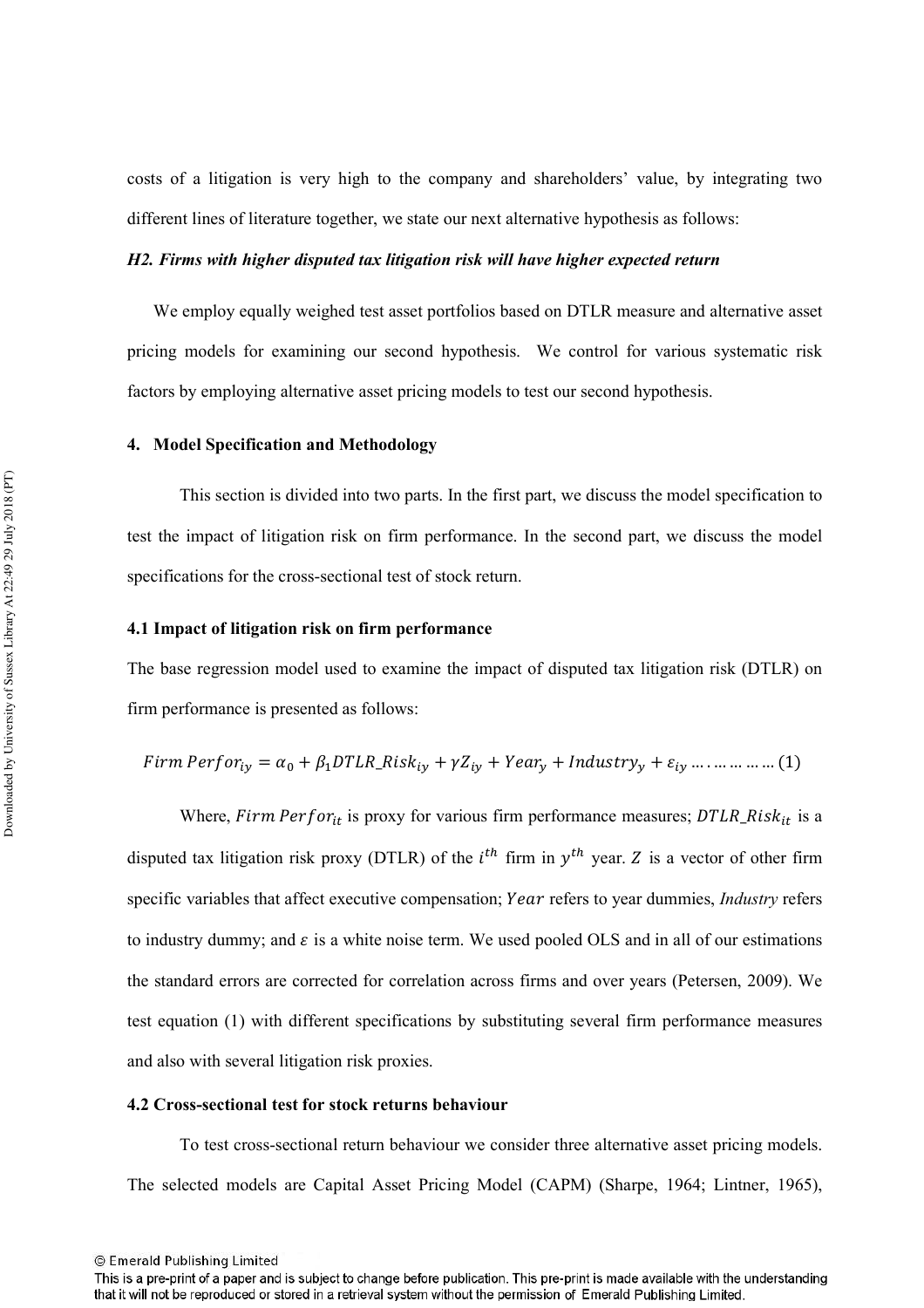Fama and French (1993) three-factor model, and Carhart (1997) four-factor model. The purpose of using alternative asset pricing models in this analysis is to incorporate additional risk factors in each subsequent model and then re-examine the intercept of newly introduced asset pricing model indistinguishable from zero. The estimation of the three selected alternative asset pricing models follows the following specifications.

$$
R_{pt} = \alpha_p + \beta_{pMRKT} (R_{MRKT_i}) + \beta_{pSMB} (SMB_t) + \beta_{pHML} (HML_t) + \varepsilon_{pt}, t = 1,..T, p = 1..N \dots \dots \dots \dots (3)
$$

$$
R_{\mu} = \alpha_{p} + \beta_{pMRKT}(R_{MRKT_{i}}) + \beta_{pSMB}(SMB_{i}) + \beta_{pHM}(HML_{i}) + \beta_{pMM}(WM_{i}) + \varepsilon_{\mu}, t = 1...T, p = 1...N
$$
 (4)

The aforementioned equations  $(2)$ ,  $(3)$ , and  $(4)$  respectively denote specifications for CAPM, Fama and French (1993) three-factor model, and Carhart (1997) four-factor model respectively. Where,  $R_{pt}$  is the return of test asset portfolios formed based on DTLR proxy,  $R_{MRKT_i}$  is the market excess market return over risk-free rate,  $R_{SMB_i}$  is the returns on an SMB (small minus big) portfolio,  $R_{HML}$  represent returns on a HML (high minus low) portfolio, and  $R_{WM_{t}}$  shows a return on the WML (winner minus loser) portfolio.  $\beta_{pMRKT}$ ,  $\beta_{pSMB}$ ,  $\beta_{pHML}$ ,  $\beta_{pWML}$ represent the factor sensitivities of test asset  $p$  on MRKT, SMB, HML, and WML risk factors respectively. The intercept term or commonly used alfa value in the asset pricing model provides the estimate of the abnormal return. For instance, an intercept value having economic and statistical significance shows that the litigation risk portfolio formed on the basis of disputed tax causes the expected return to vary across portfolios, and specific portfolio characteristics can have important investment implications.

#### 5. Data and Variables

This section is divided into three parts for easy discussion and presentation. The first part focusses on the data source and sample selection. In the remaining two sections, we elaborate firm-

<sup>©</sup> Emerald Publishing Limited

This is a pre-print of a paper and is subject to change before publication. This pre-print is made available with the understanding that it will not be reproduced or stored in a retrieval system without the permission of Emerald Publishing Limited.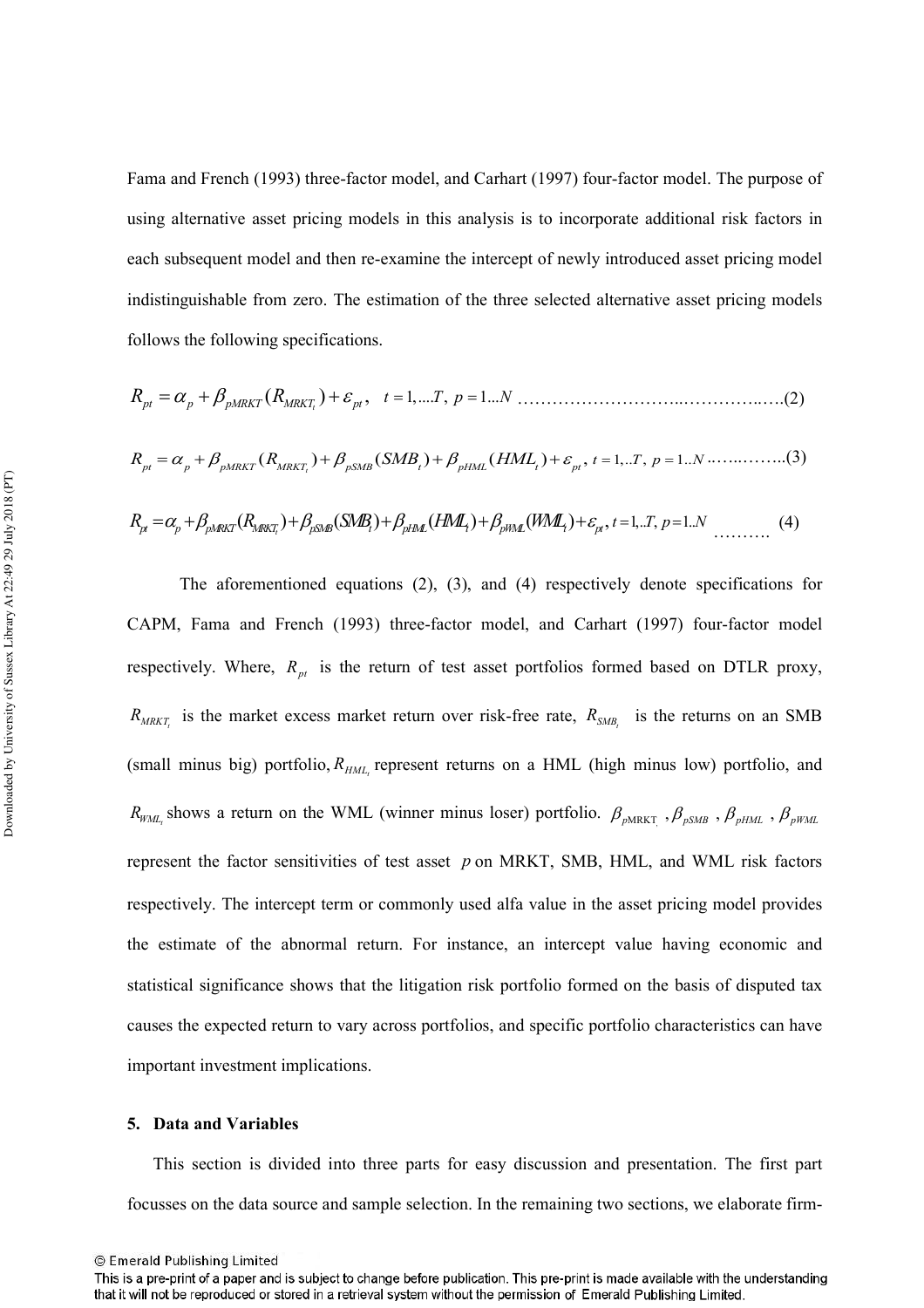specific variables first, and then proceed further to discuss test asset portfolio construction and systematic risk factor explanation.

#### 5.1 Data and samples

The data related to firm-level information has been collected from PROWESS database maintained by the Center for Monitoring Indian Economy (CMIE). This database was previously employed by Khanna and Palepu (2000) and Gopalan and Gormley (2013) to examine the firm performance and the firm financing choices. Our sample includes top 500 non-financial Indian firms listed with the Bombay Stock Exchange (BSE). The sample period is from 2001 to 2015. These BSE listed firms (S&P BSE 500) represent nearly 93% of total market capitalisation. We exclude financial firms and firms with negative net worth. We have used monthly stock returns, market capitalisation, and the book-to-market ratio of the sample firms for the test asset portfolio construction.

#### 5.2 Firm-specific variables

The empirical literature employs different measures of firm performance. We consider both accounting measures as well as market performance measures to represent the firm performance. We use return on equity (ROE i.e., earnings after tax/net worth) and return on assets (ROA i.e., earnings before tax/total assets) as the accounting based measures of firm performance. Tobin's Q (i.e., market value of equity + book value of debt/total assets) is considered as the market-based measures of firm performance.

We consider reported disputed tax liabilities as a part of contingent liabilities by the firm as a proxy for DTLR. We consider several proxies for DTLR based on disputed tax reported by the firms to test for robustness of our results. However, the results are reported using two proxies. First, disputed tax scaled by firm size, i.e., total assets (DTLR TA). This proxy represents tax liability in dispute, and it is scaled by total assets to control firm size effect. Second, we use industry-adjusted disputed tax litigation risk proxy (Ind Adj DTLR). Here, we first compute

<sup>©</sup> Emerald Publishing Limited

This is a pre-print of a paper and is subject to change before publication. This pre-print is made available with the understanding that it will not be reproduced or stored in a retrieval system without the permission of Emerald Publishing Limited.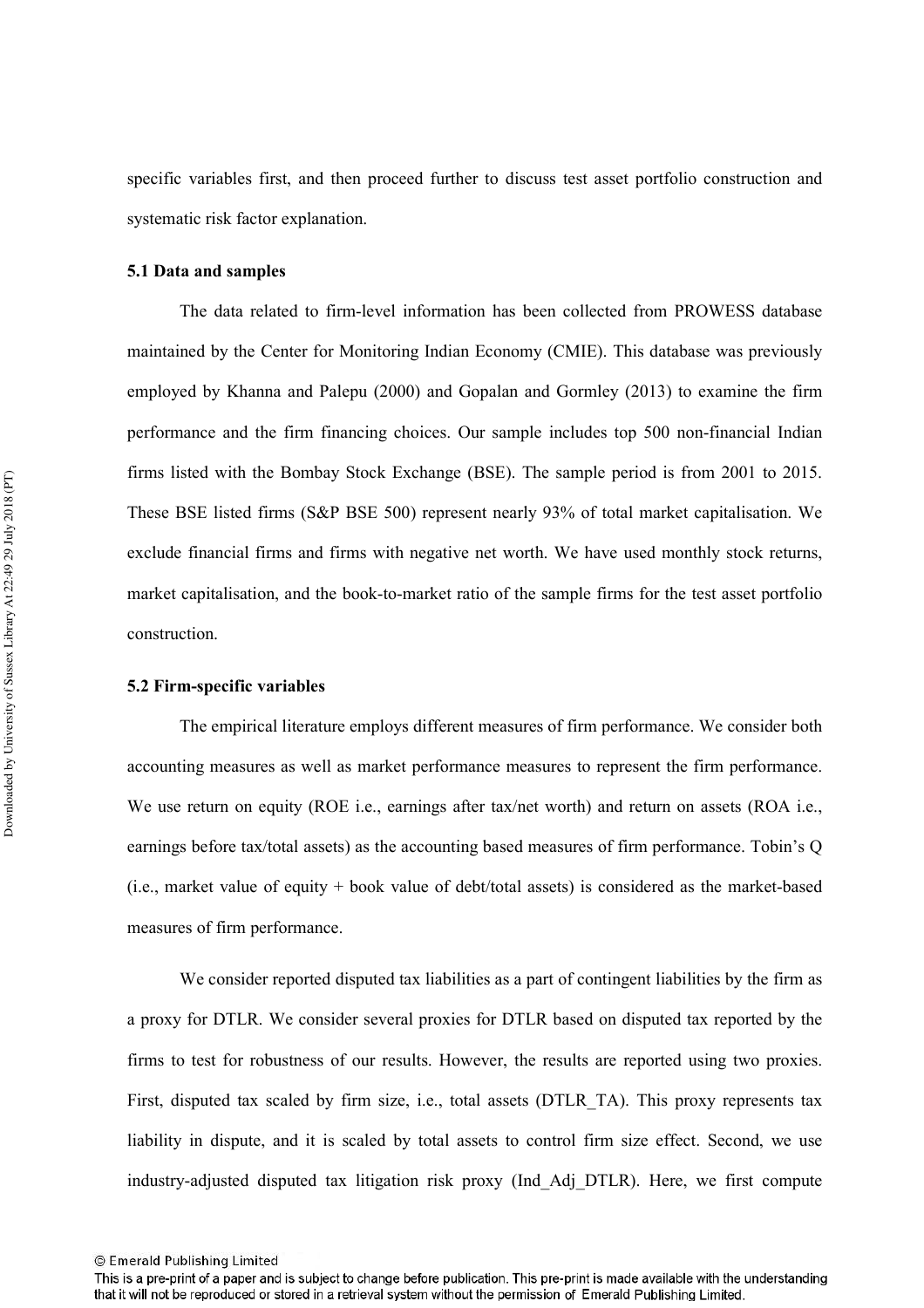mean disputed tax liability for each industry each year in the first step using the National Industrial Classification (NIC) code<sup>6</sup>. Then, we subtract the industry mean from the firm level disputed tax. Finally, we use dummy variables equal to 1 if reported disputed tax is more than industry means, and 0 otherwise.

Consistent with the related literature, we consider firm-specific control variables such as firm size (LnAT, i.e., natural log of total assets), leverage (Lev, i.e., ratio of debt to total assets), sales growth (Sales Growth, i.e., percentage increase in sales over previous year), market-to-book ratio (MB, i.e., market price to book value ratio), firm age (Ln Age, i.e., natural log of firm age), tangibility (Tangibility, i.e., ratio of net fixed assets to total assets) and, research and development expenses (RnD, i.e., ratio of research and development expenses to total assets) as control variables since they could influence firm performance. Table 1 reports the descriptive statistics of the firm-specific variable.

#### {INSERT TABLE 1 HERE}

From Table 1, we can observe that average disputed tax liability reported by the sample firm is INR 1702.61 million, and the median value is INR 95.75 million. We also see that the sample firm has a mean ROA of 7.84% and mean ROE of 16.27%. Average mean Tobin Q value is reported as 2.14. We conduct a univariate test for difference in mean and median of the firms that report disputed tax higher than industry averages. The results are reported in Table 2. We find a significant difference in the mean ROA (p-value =  $0.00$ ) and mean ROE (p-value =  $0.05$ ) between firms that report disputed tax more than the industry average and those that report it less than the industry average. This suggests a difference in the performance of such firms and also supports our research question. Similarly, we also find significant differences in mean values of other firm-specific control variables between such firms.

#### {INSERT TABLE 2 HERE}

<sup>&</sup>lt;sup>6</sup> NIC code represents National Industrial Classification code issued by the Ministry of Statics and Programmes Implementation, Government of India

<sup>©</sup> Emerald Publishing Limited

This is a pre-print of a paper and is subject to change before publication. This pre-print is made available with the understanding that it will not be reproduced or stored in a retrieval system without the permission of Emerald Publishing Limited.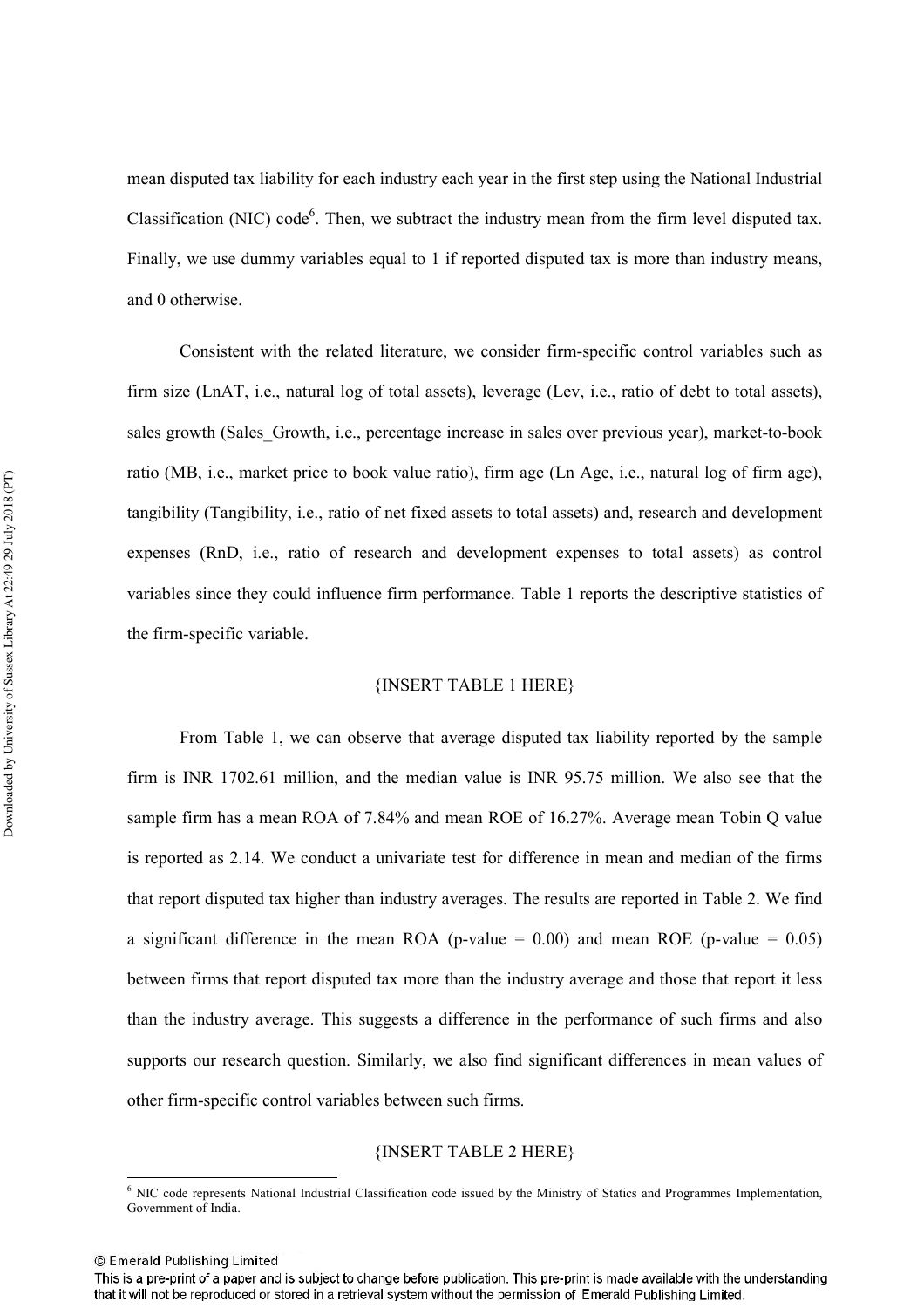We present the correlation matrix of all firm-specific variables in Table 3. In Table 3, we observe statistically significant correlation between several variables considered in the study. Due to high correlation among variables, we tested for multicollinearity using Variance Inflation factor (VIF). However, maximum VIF score was found to be less than 5 in all the cases, which is within the permissible range (Myers, 1990).

#### {INSERT TABLE 3 HERE}

#### 5.3 Test asset portfolios and systematic risk factors

For all the portfolio-level analysis we use only natural logarithms of reported disputed tax (year-end in March) as our DTLR proxy. We begin test asset portfolio formation based on DTLR on September 1 every year, since around 80% of the listed firms in the BSE have their fiscal yearend in March. To avoid the look-ahead bias, a lag period of five months has been maintained between the end of the accounting year and the portfolio formation. Thus, for our analysis accounting data for the year ending March of year y has been compared with the stock return from September of year y to August of year  $y+1$ . For all the cases of portfolio formation we hold, the respective portfolio positions from September of year  $\gamma$  to August  $\gamma+1$  and portfolios were formed and updated at the beginning of September every year.

We form 12 DTLR test asset portfolios, and in order to avoid any size impact, equalweighted portfolio return is used for our analysis. The different types of portfolios employed in our analysis are as follows: (i) Two single-shorted portfolio focussing on firms with DTLR, firms without or zero DTLR, (ii) Two single-shorted portfolios focussing on firms with high-DTLR and firms with low- DTLR, (iii) Four double sorted portfolios focussing on large-size-high-DTLR, large-size-low- DTLR, small-size-high-DTLR, small-size-low-DTLR firms. (iv) Four doubleshorted portfolios focussing on high-BM-high-DTLR, high-BM-low-DTLR, low-BM-high-DTLR, low-BM-low-DTLR firms. For the cross-sectional test, market capitalisation measured at the end of August of the year  $y$  has been considered as a proxy for firm size. The book value of common

<sup>©</sup> Emerald Publishing Limited

This is a pre-print of a paper and is subject to change before publication. This pre-print is made available with the understanding that it will not be reproduced or stored in a retrieval system without the permission of Emerald Publishing Limited.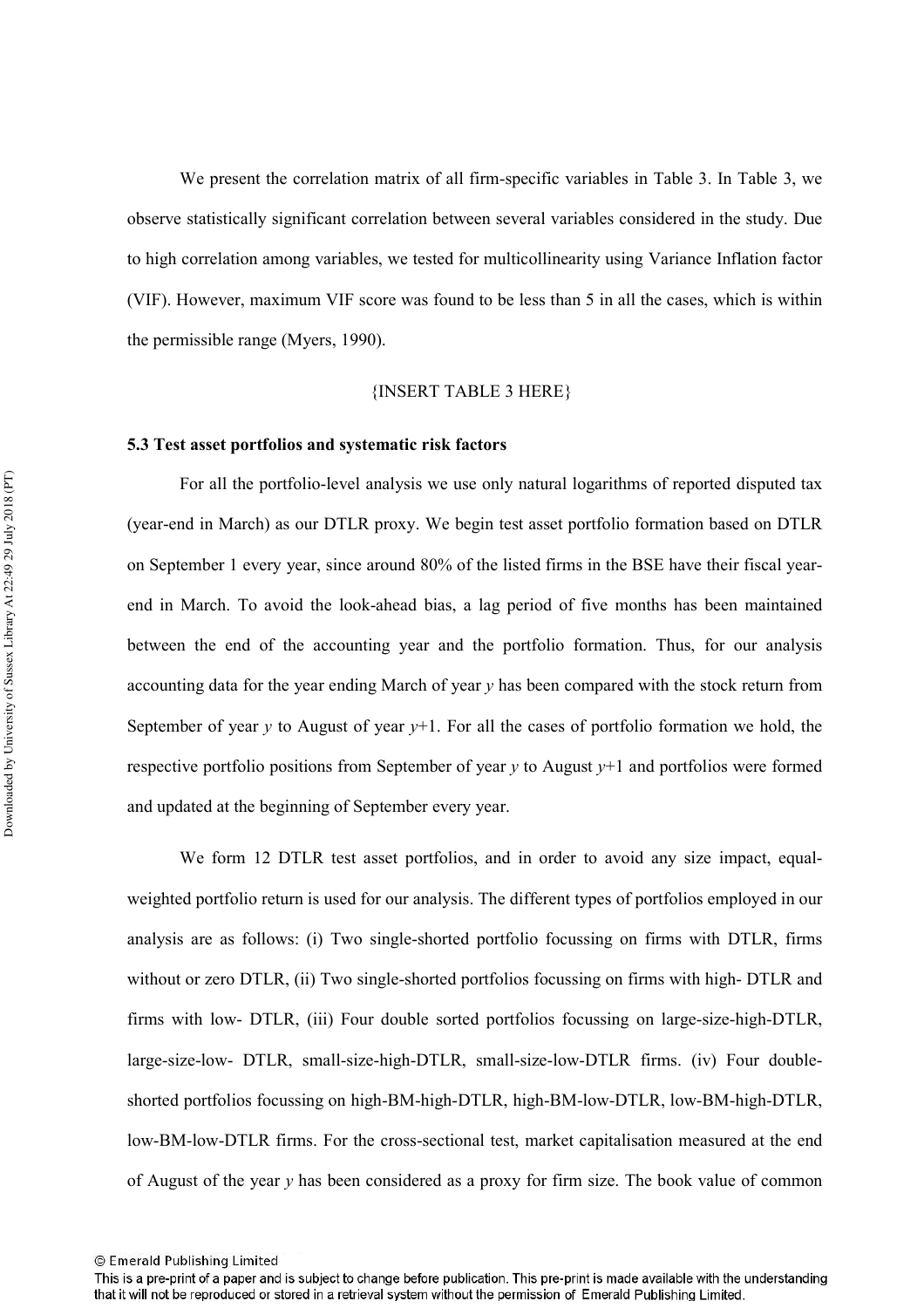equity in the BM ratio is measured at the fiscal year-end in the calendar year  $y$ . This double short approach of DTLR portfolio formation helps to analyse stock return associated with litigation risk across firm size and BM portfolios. Table 4 provides the descriptive statistics of all the DTLR test asset portfolios. Reported figures in Table 4 suggest that a high-DTLR portfolio generates 49% returns as compared to 46% returns of low-DTLR portfolio. We observe that high-BM-high-DTLR firms generate more return  $(51\%)$  comparing to high-BM-low-DTLR portfolios  $(45\%)$ . Even, small-size-high-DTLR generate more return (47%) comparing to small-size-low-DTLR portfolios  $(45\%)$ .

#### {INSERT TABLE 4 HERE}

Following Fama and French (1993), Carhart (1997), four systematic risk factors are used to mimic risk variables related to MRKT (market excess return over the risk-free rate). SMB (i.e., simple average of the value weighted returns on three small stock portfolios minus the valueweighted returns on three big stock portfolios), HML (i.e., simple average of the value weighted returns on the two high BM equity portfolios minus the low BM equity portfolios), WML (i.e., simple average of the value weighted returns of two winner stock portfolios minus the loser stock portfolios). Data for the systematic risk factors are collected from Agarwalla et al., (2013) and the data library of Indian Institute of Management, Ahmedabad.

#### **6. Results Discussion**

The section has been organised into two parts. In the first part, we discuss the estimation results that focusses on the impact of DTLR on firm performance (equation 1). In the second part, we focus on the various DTLR test asset portfolio level analysis for examining the cross-sectional return variation (equations 3, 4, and 5).

## 6.1 Impact of litigation risk on firm performance

This is a pre-print of a paper and is subject to change before publication. This pre-print is made available with the understanding that it will not be reproduced or stored in a retrieval system without the permission of Emerald Publishing Limited.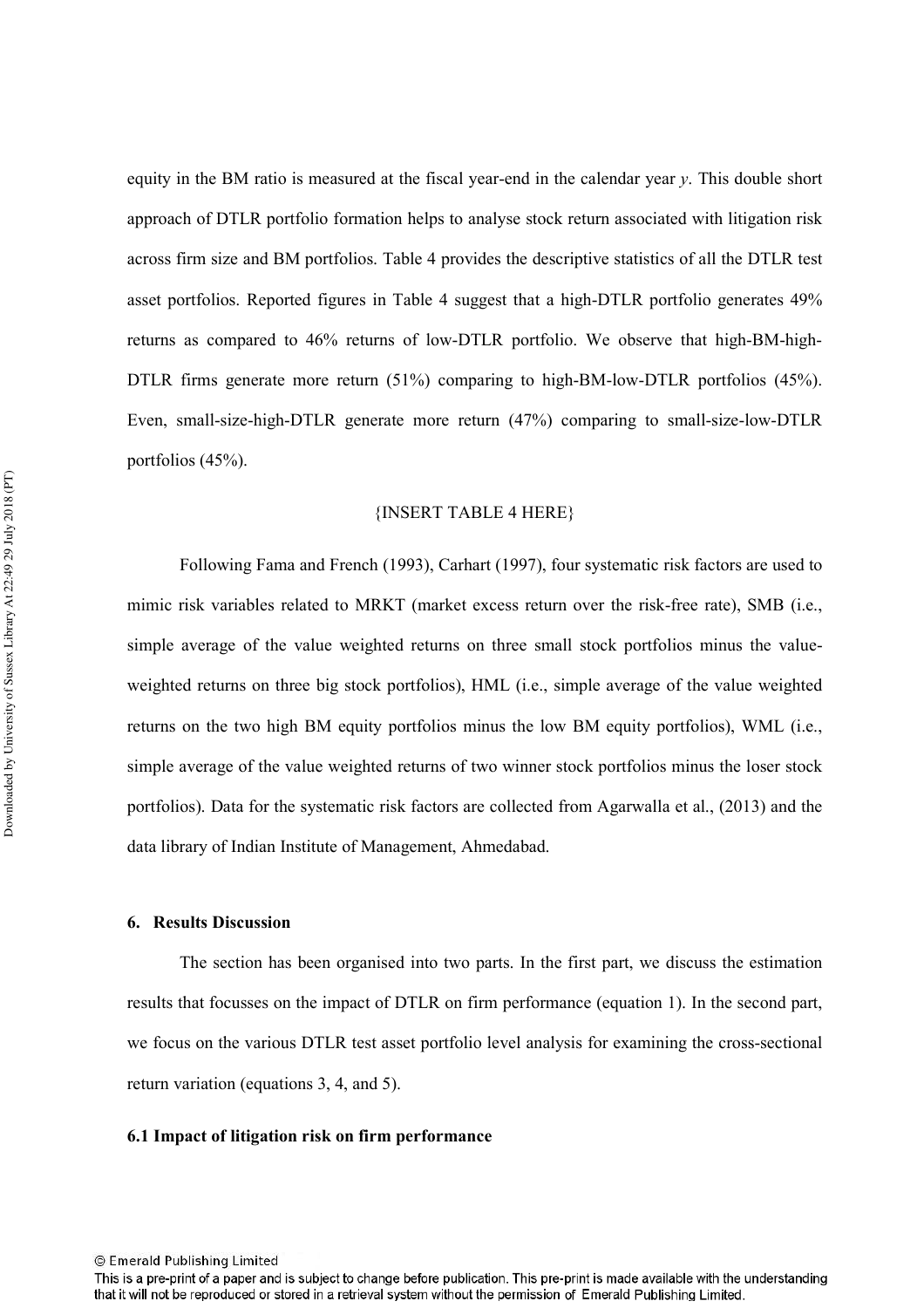Results with respect to our first research hypothesis are presented in Table 5 using pooled regression<sup>7</sup> with time dummy, industry dummy, and two-way clustered (firm and year) standard robust error. Consistent with our first hypothesis, we find firms with disputed tax liabilities have poor performance. Industry adjusted disputed tax dummy (Ind Adj DTLR) has a negative and significant association with all the three firm performance measures, i.e., ROA ( $t = -6.5$ ), ROE ( $t$  $= -3.77$ ), and Tobin's Q ( $t = -3.66$ ) as reported in Table 5 (Column 1, 2, and 3). When we use alternative measure by considering disputed tax scaled by total assets (DTLR TA) as the dependent variable, we get the same result for account performance measures, i.e., ROA  $(t = -2.27)$  and ROE  $(t = -2.17)$ . We also use another alternative measure for robustness, i.e., disputed tax scaled by sales turnover and our results (unreported here) hold for accounting performance measures. The results are similar to the previous literature that litigation risk affect various corporate decisions (Skinner, 1994, 1997; Arena and Julio, 2011, 2015) and hence, firm performance.

## {INSERT TABLE 5 HERE}

To validate our results further, and to address simultaneously the bias between firm performance and DTLR proxies, we run our regressions with one year lagged values of all independent variables. This helps us in examining the effect of DTLR proxies in the year t-1 on firm performance in the year  $t$ . We also include industry and time fixed effects. We continue to find qualitatively similar results (as reported in Table 5) with respect to accounting performance measures.

#### 6.2 Litigation risk and cross section of stock returns behaviour

This section focusses on the cross-sectional return behaviour of alternative litigation risk test asset portfolios. Table 6 reports the cross-sectional test results of single shorted DTLR portfolios. Panel (A), (B), and (C) of Table 6 focus on the three alternative asset pricing models for comparison. It is intuitive to observe that the interceptor alfa values across all the DTLR test asset

 $7$  We get the same results when we run fixed effect model with time dummies.

<sup>©</sup> Emerald Publishing Limited

This is a pre-print of a paper and is subject to change before publication. This pre-print is made available with the understanding that it will not be reproduced or stored in a retrieval system without the permission of Emerald Publishing Limited.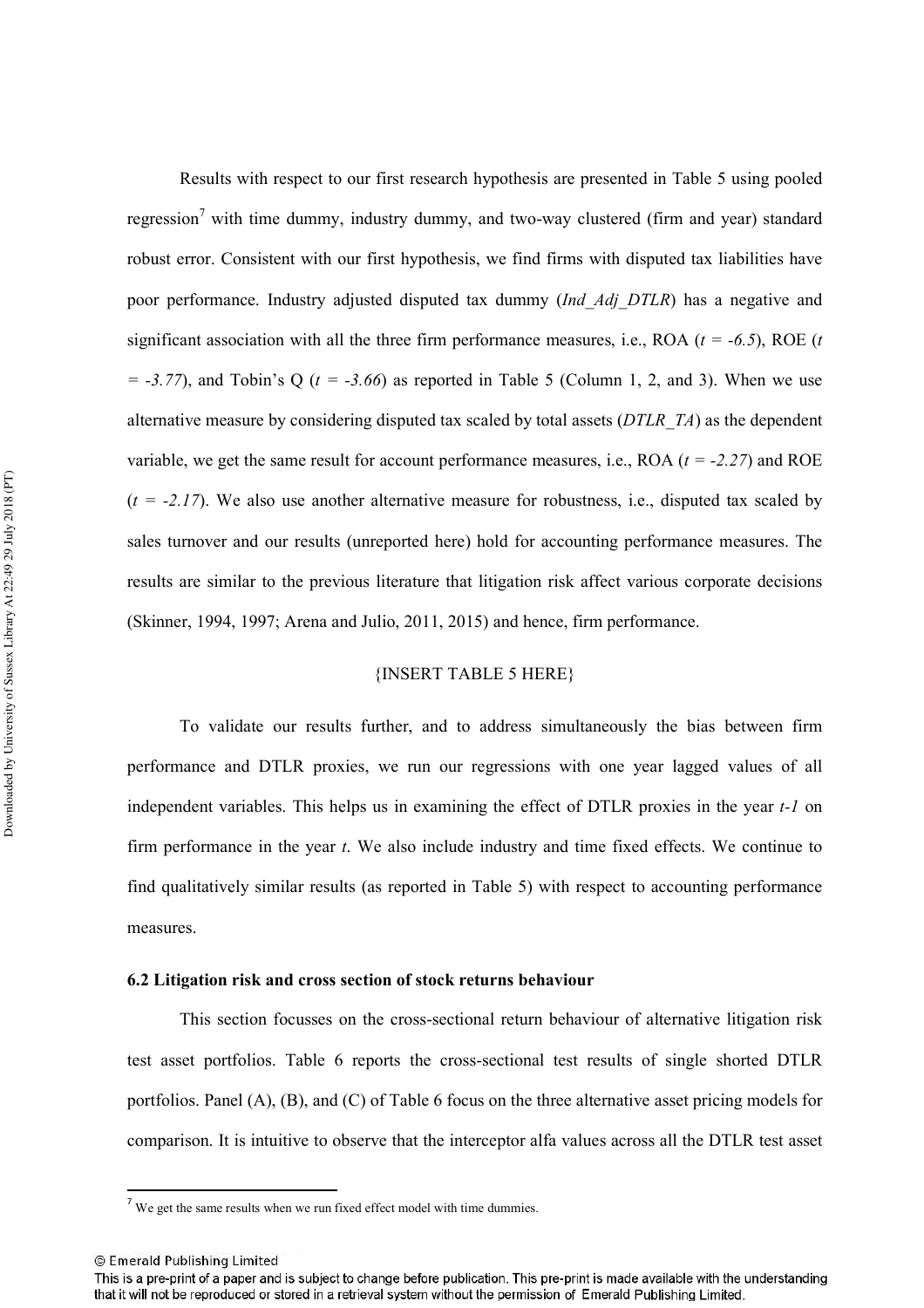portfolios are positive and statistically significant at a very high level. The consistent pattern of significant alfa values at Panel (A), (B), and (C) suggest that irrespective of the application of alternative asset pricing models, the DTLR parameter proxy generates significant positive return variation. Comparing the respective alfa values, in panel  $(A)$ ,  $(B)$ , and  $(C)$  the high-DTLR portfolios generate 0.03, 0.03, and 0.02 monthly higher return as compared to low-DTLR portfolios respectively. In other words, annually the high-DTLR portfolios outperform the low-DTLR portfolios by 36% and 24% respectively. Consistent with the findings of Bhagat et al. (1994, 1998) our results reveal that the exposure to high DTLR is considered to be highly risky and hence investors expect a higher expected return compensation. Across all the test asset portfolios the market factor (MRKT) is found to be priced significantly. The test results, however, do not support the pricing of firm-specific systematic risk factors for SMB, HML, WML.

## {INSERT TABLE 6 HERE}

Table 7 reports the cross-sectional test analysis for double shorted litigation risk portfolios across firm size. In Table 7 we examine whether the high litigation risk portfolios behave differently across different firm size. In Table-7, MRKT is priced significantly across all the test asset portfolios which suggest that systematic risk matters. Interestingly, we have constructed the portfolios based on small and large size; the SMB factor is insignificant, and hence, results are not influenced by size factor. HML and WML factors are also insignificant. Analysis of intercept across all the test asset portfolios suggests that small-size-high-DTLR outperforms small-size-low-DTLR portfolios. Large-size-low-DTLR portfolios outperform large-size-high-DTLR portfolios. Small-size-high-DTLR portfolios outperform large-size-high-DTLR portfolios. Large-size-low-DTLR portfolios outperform small-size-low-DTLR portfolios. To briefly report, results in Table 7 suggest that DTLR does matter for cross-sectional return variation even after controlling the size effect

#### {INSERT TABLE 7 HERE}

<sup>©</sup> Emerald Publishing Limited

This is a pre-print of a paper and is subject to change before publication. This pre-print is made available with the understanding that it will not be reproduced or stored in a retrieval system without the permission of Emerald Publishing Limited.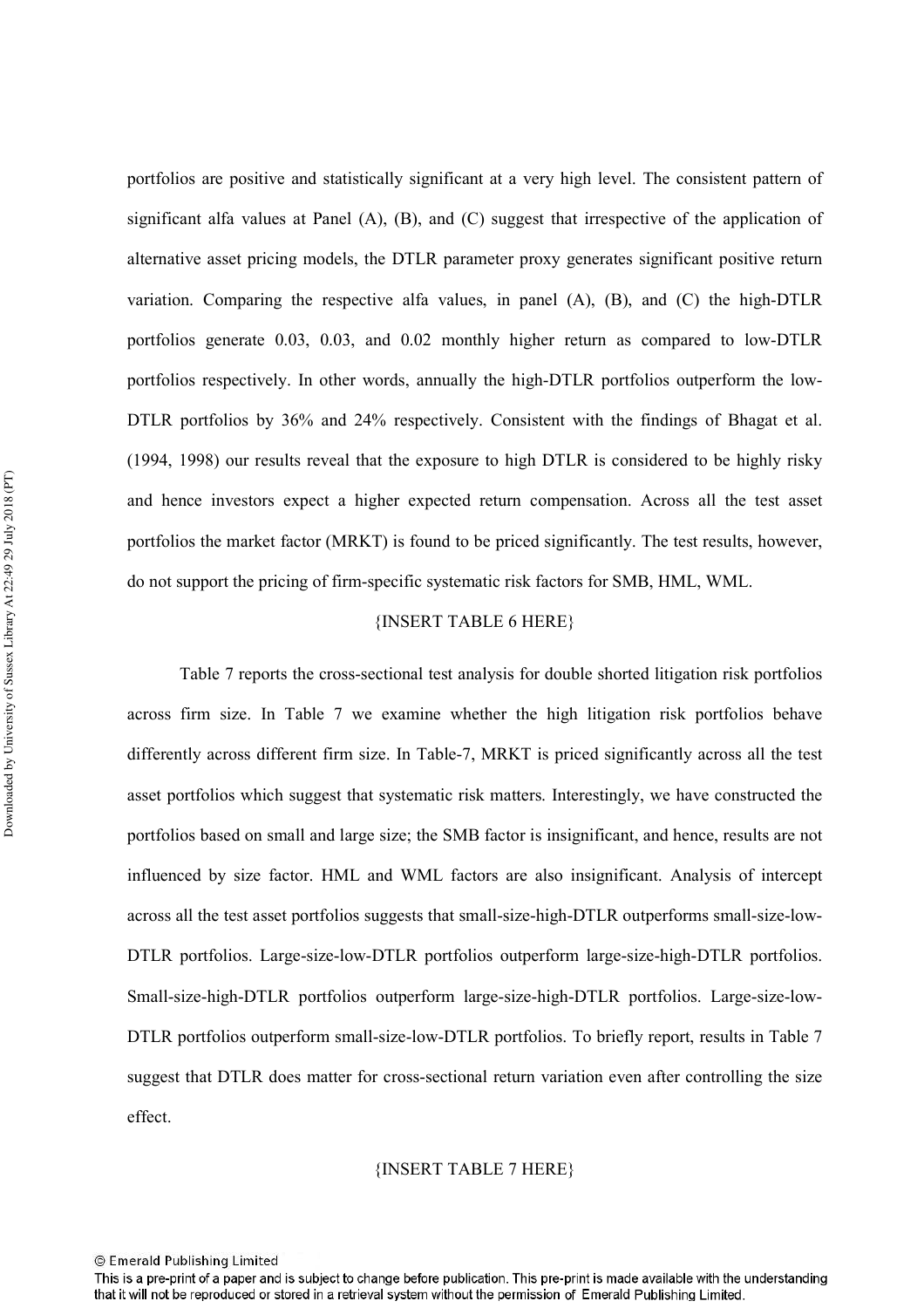Table 8 presents cross-sectional test analysis for double shorted litigation risk portfolios across the book-to-market ratio (BM). This approach helps us to understand if litigation risk behaves differently for value and firm growth. Panel (A), (B), and (C) of Table 8 represent results for alternative asset pricing models. Reported results with a positive and significant interceptor alpha values suggest that litigation risk matters and generates excess return irrespective of the asset pricing models and firm growth opportunity. MRKT is priced significantly across all the test asset portfolios, and other risk factors are insignificant. Results reveal that high-BM-high-DTLR outperforms low-BM-low-DTLR, low-BM-high-DTLR outperforms high-BM-low-DTLR, high-BM-low-DTLR outperforms low-BM-low-DTLR.

{INSERT TABLE 8 HERE}

#### 7. Summary and Conclusion

The present paper examines the impact of disputed tax litigation risk (DTLR) on firm performance in the context of emerging markets. Our results revealed that DTLR matters for firm performance evaluation and expected stock return behaviour. We find a negative impact of DTLR on firm performance. This allows us to say that firms who have higher disputed tax liability do not perform well. Our cross-sectional test result using DTLR test asset portfolio reveals that after controlling the effect of systematic risk factors firms with higher DTLR generate higher expected return. Cross-sectional test results support our claim that higher DTLR firms will have higher expected return and market participants should take into account the tax litigation risk factors at the time of taking investment decisions. To briefly sum up, our results suggest that DTLR matters for firm performance and can alter the investment decision if misjudged as simply irrelevant information. Our study supports greater disclosure norms for the litigation risk and attempts to validate the practitioner's cause of concern on the contingent liability and stock market performance relationship. It also provides feedback to regulators for tax dispute settlement process and encourages firms to disclose better.

<sup>©</sup> Emerald Publishing Limited

This is a pre-print of a paper and is subject to change before publication. This pre-print is made available with the understanding that it will not be reproduced or stored in a retrieval system without the permission of Emerald Publishing Limited.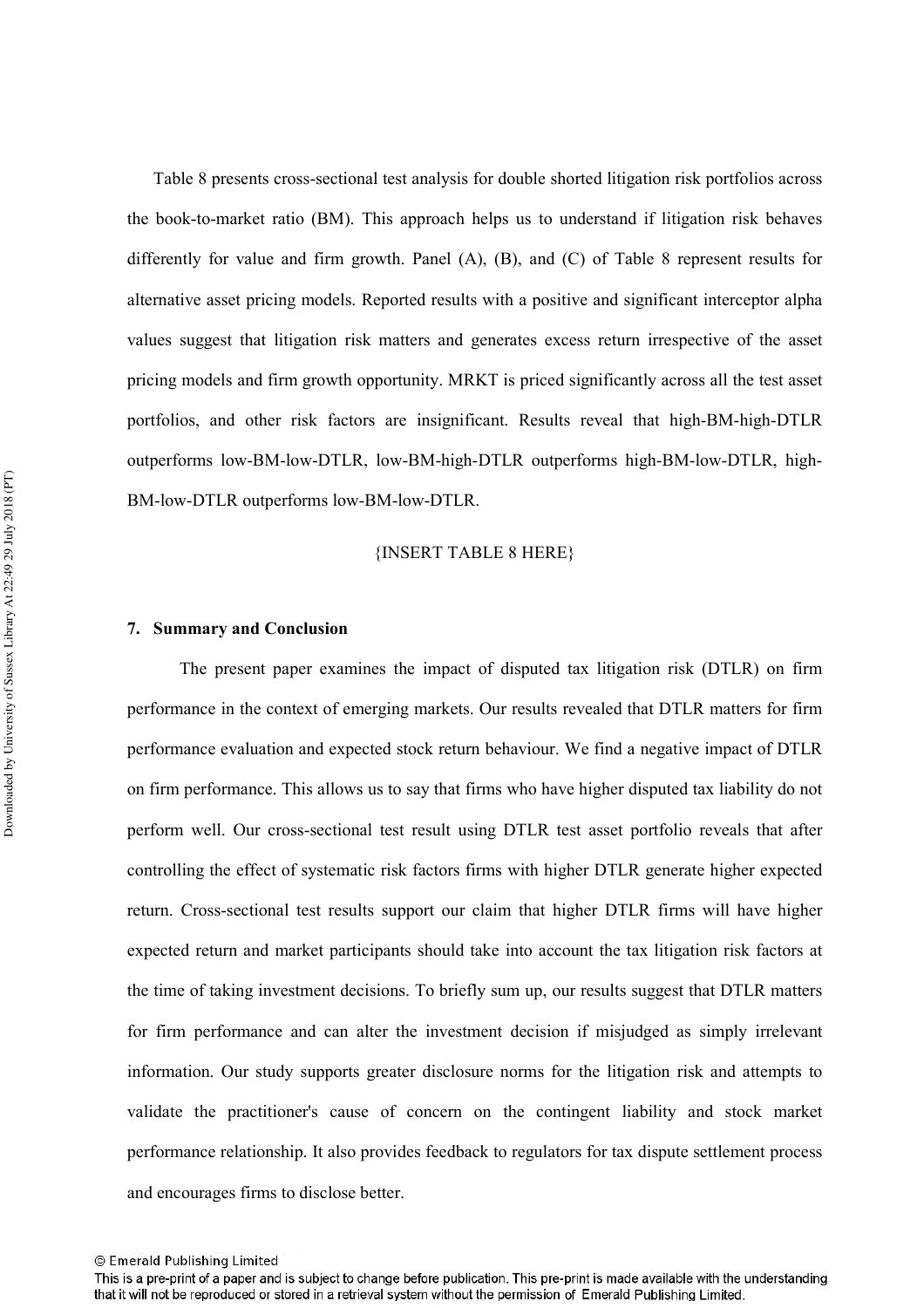As per our understanding in the emerging market context, this paper is the first-of-its-kind study which focusses on disputed tax as a litigation risk proxy and examines its possible impact on firm performance. There are also certain limitations. First, we consider disputed tax liability reported under contingent liability as a proxy for litigation risk and could not consider similar litigations and disputes due to unavailability of data and limited disclosures. Second, our study relied on the secondary data source and reported tax liability in the annual report. Despite these limitations, we add to the litigation risk literature and attempt to provide evidence on the relationship between DTLR and firm performance.

This is a pre-print of a paper and is subject to change before publication. This pre-print is made available with the understanding that it will not be reproduced or stored in a retrieval system without the permission of Emerald Publishing Limited.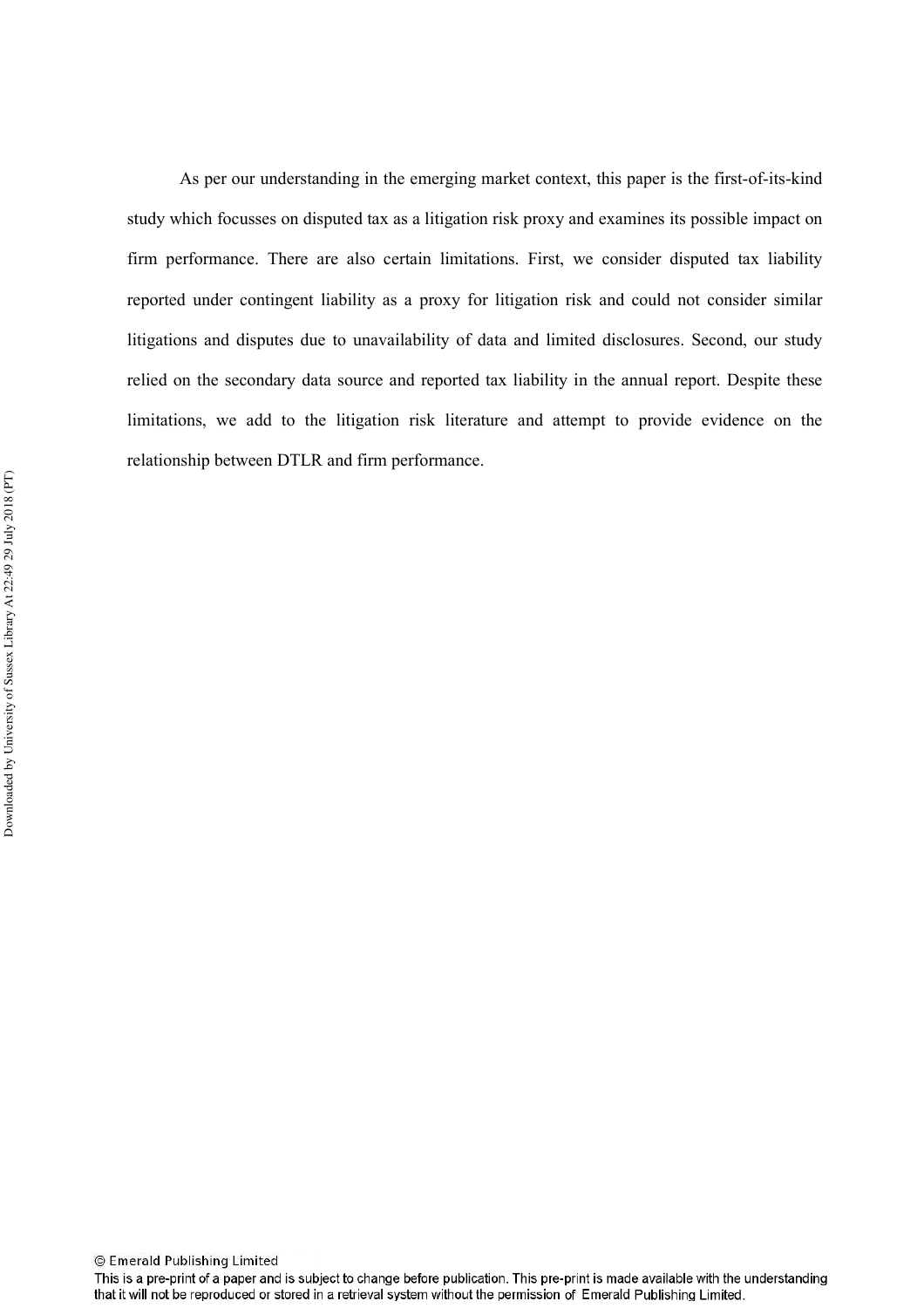#### **References**

- Agarwalla, S. K., Jacob, J. and Varma, J. R. (2013), "Four factor model in Indian equities market", Working Paper No. 2013-09-05, Indian Institute of Management, Ahmedabad.
- Arena, M., and Julio, B. (2011), "Litigation risk, cash Holdings, and corporate investment". Working Paper. Marquette University.
- Arena, M., and Julio, B. (2015), "The effects of securities class action litigation on corporate liquidity and investment policy". Journal of Financial and Quantitative Analysis, Vol. 50(1-2), pp. 251-275.
- Ball, R. and Brown, P. (1968), "An empirical evaluation of accounting income numbers", Journal of Accounting Research, Vol.6 No.2, pp. 159-178.
- Beatty, A., Weber, J., and Yu, J., (2008), "Conservatism and debt". Journal of Accounting and *Economics*, Vol. 45 No.2, pp. 154-174.
- Bhagat, S., Brickley, J. A., and Coles, J. L. (1994), "The wealth effects of interfirm lawsuits". Journal of Financial Economics, Vol. 35, No.2, pp. 221-247.
- Bhagat, S., Bizjak, J., and Coles, J. L. (1998), "The shareholder wealth implications of corporate lawsuits", Financial Management, Vol.27, No.4, pp.5-27.
- Bhardwaj, S. (2012), "Does contingent liability affect the stock price?" The Economic Times. http://articles.economictimes.indiatimes.com/2012-09-24/news/34062090 1 liabilitystock-price-fund-manager (Accessed on 30th April 2015).
- Bizjak, J. M., and Coles, J. L. (1995), "The effect of private antitrust litigation on the stockmarket valuation of the firm". The American Economic Review, Vol. 85, No. 3, pp.436-461.
- Botosan, C. (2000), "Evidence that greater disclosure lowers the cost of equity capital." Journal of Applied Corporate Finance, Vol. 12 No. 4, pp. 60-9.
- Bushman R.M., and Smith, A.J (2003), "Transparency, financial accounting information, and corporate governance". FRBNY Economic Policy Review / April 2003.

This is a pre-print of a paper and is subject to change before publication. This pre-print is made available with the understanding that it will not be reproduced or stored in a retrieval system without the permission of Emerald Publishing Limited.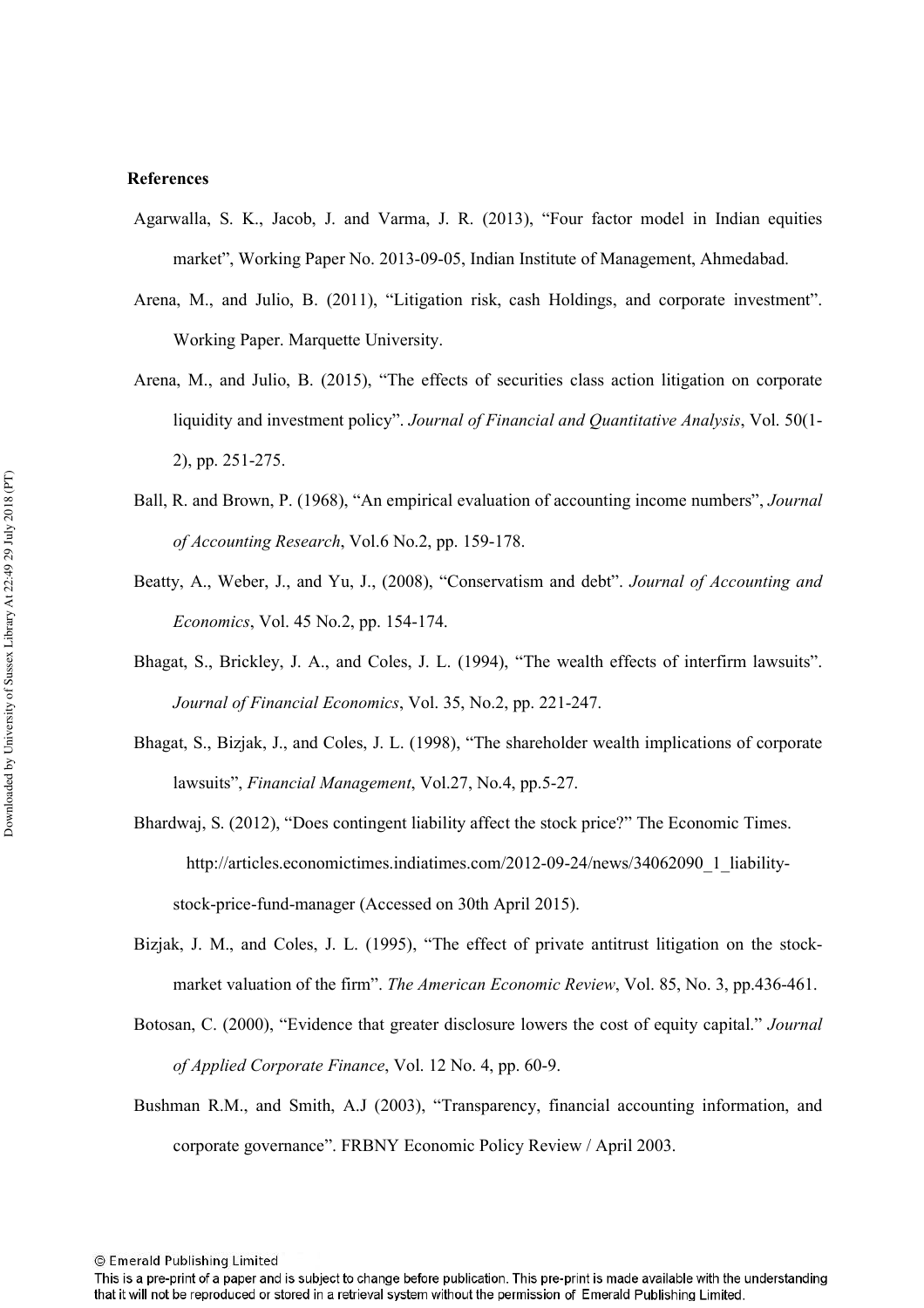- Carhart, M. M. (1997), "On persistence in mutual fund performance" Journal of Finance, Vol. 52 No. 1, pp. 57-82.
- Chopra, R., (2003) "India Inc's disputed tax liability rises 40% to Rs 28,000 crore",

The Economic http://articles.economictimes.indiatimes.com/2003-02-Times. 08/news/27539699 1 tax-liability-sales-tax-case-of-other-companies (Accessed on 30th April 2015).

- Dai, Z., Jin, L., Zhang, W., (2008), Litigation Risk and Executive Compensation. Working Paper. University of Texas Dallas.
- Erle, B., Hickey, L.G., Doherty, R.H., and Flexman, B.P (2004). "Tax in the boardroom." Discussion Paper, KPMG, London, UK.
- Erle, B., (2008), "Tax risk management and board responsibility". In: Schön, W. (Ed.), Tax and Corporate Governance. Springer-Verlag, Berlin, Heidelberg, pp. 205–220.
- Fama, E.F. and French, K.R. (1993), "Common risk factors in the returns on stocks and bonds", Journal of Financial Economics, Vol. 33 No. 1, pp. 3-56.
- Ferris, S.P., Jandik, T., Lawless, R.M., and Makhija, A. (2007), "Derivative lawsuits as a corporate governance mechanism: empirical evidence on board changes surrounding filings". Journal of Financial and Quantitative Analysis, Vol. 42 No.2, pp. 143-166.
- Francis, J., Philbrick, D., and Schipper, K., (1994), "Shareholder litigation and corporate disclosures", Journal of Accounting Research, Vol. 32 No.2, pp.137–164.
- Field, L., M. Lowry, and S. Shu. (2005), "Does disclosure deter or trigger litigation?" Journal of Accounting and Economics, Vol. 39 No.3, 487-507.
- Foley, C. Fritz, Hartzell, J., Titman S., and Twite, G., (2007), "Why do firms hold so much cash? A tax-based explanation," Journal of Financial Economics, Vol. 86, No. 3,pp. 579-607.
- Gopalan R. and Gormley T. (2013), "Do public equity markets matter in emerging economies? Evidence from India", Review of Finance, Vol.17 No.5, pp. 1571-1615.

This is a pre-print of a paper and is subject to change before publication. This pre-print is made available with the understanding that it will not be reproduced or stored in a retrieval system without the permission of Emerald Publishing Limited.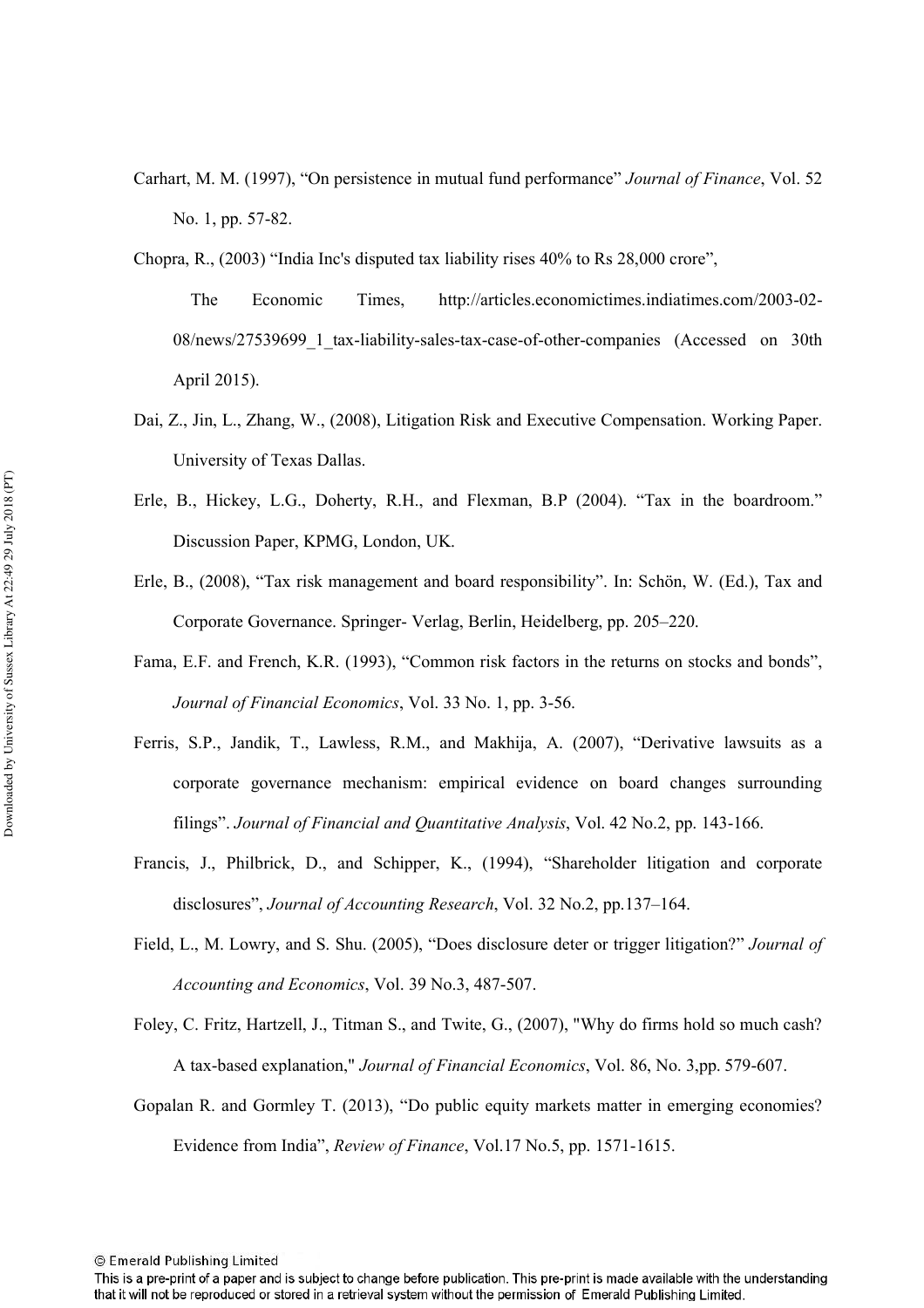- Graham, J.R., and Tucker, A.L., (2006), "Tax shelters and corporate debt policy", Journal of *Financial Economics*, Vol. 81 No.3, pp.563–594.
- Healy, P. M., and Palepu, K. G. (2001), "Information asymmetry, corporate disclosure, and the capital markets: A review of the empirical disclosure literature", Journal of Accounting and *Economics*, Vol. 31 No.1: pp.405-440.
- Henderson Global Investors, (2005), "Responsible tax". Henderson Global Investors, London,  $UK.$
- Jayaraman, S., and Milbourn, T. (2009), "Does equity-based CEO compensation really increase litigation risk?" Working Paper. Washington University.
- Johnson, M., Kasznik, R., and Nelson, K. (2000), "Shareholder wealth effects of the private securities litigation reform act of 1995", Review of Accounting Studies, Vol. 5 No.3, pp.217-233.
- Johnson, M., Kasznik, R., and Nelson, K. (2001), "The impact of securities litigation reform on the disclosure of forward-looking information by high technology firms", Journal of *Accounting Research, Vol. 39 No.2, pp.297–327.*
- Khanna, T., and Palepu, K. (2000). Is group affiliation profitable in emerging markets? An analysis of diversified Indian business groups. The Journal of Finance, 55(2), 867-891.
- Kasznik, R., and Lev, B. (1995), "To warn or not to warn management disclosures in the face of an earnings surprise", *The Accounting Review*, Vol. 70 No.1, pp. 113-134.
- Kim, I. and Skinner, D. (2012) "Measuring securities litigation risk", Journal of Accounting and *Economics*, Vol. 53 No.1, pp.290-310.
- Kothari, S. P. (2000), "The role of financial reporting in reducing financial risks in the market". In Conference Series-Federal Reserve Bank of Boston, Vol. 44, pp. 89-102.
- Kothari, S. P. (2001), "Capital markets research in accounting", Journal of accounting and *economics*, Vol.31 No.1, pp. 105-231.

This is a pre-print of a paper and is subject to change before publication. This pre-print is made available with the understanding that it will not be reproduced or stored in a retrieval system without the permission of Emerald Publishing Limited.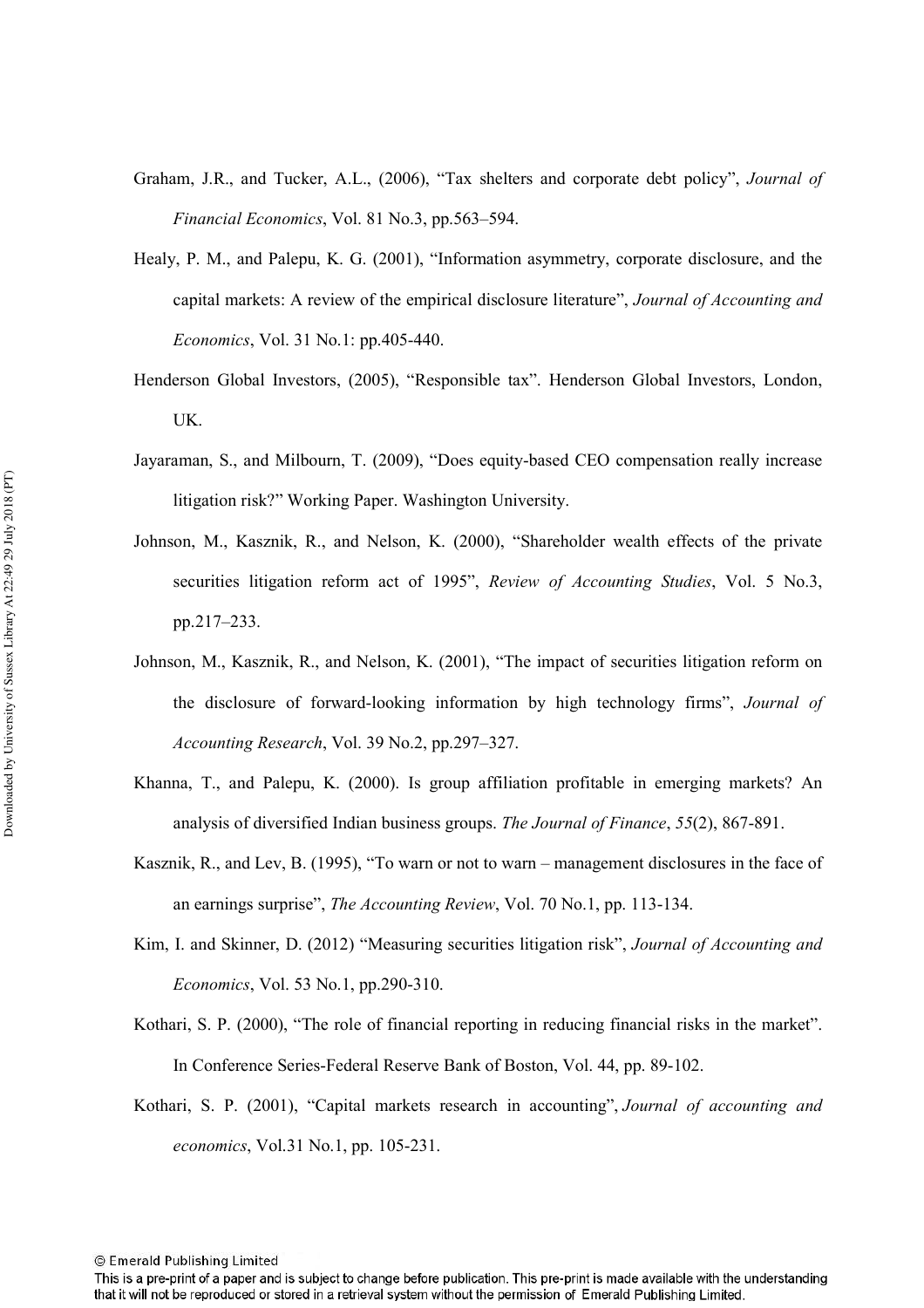- La Porta R., Lopez-de-Silanes, F., Shleifer, A., and Vishny, R. (1998), "Law and finance", Journal of Political Economy, Vol. 106 No.6, pp. 1113-1155.
- La Porta R., Lopez-de-Silanes, F., Shleifer, A., and Vishny, R. (2000), "Investor protection and corporate governance", *Journal of Financial Economics*, Vol. 58 No.1, pp.3–27.
- Lennox, C., Park, C. (2006), "The informativeness of earnings and management's issuance of earnings forecasts". Journal of Accounting and Economics, Vol. 42 No.3, pp.439–458.
- Lintner, J. (1965), "The valuation of risk assets and the selection of risky investments in stock portfolios and capital budgets", *Review of Economics and Statistics*, Vol.47 No. 1, pp.13-37.
- Live Mint (2015), "Sebi passes order against NDTV, imposes Rs2 crore penalty", Jun 05 2015, Availableat:http://www.livemint.com/Companies/xjuOW0bbf7ztPKBN8lqGtK/Sebipasseso rderagainstNDTVimposesRs2crorepenalty (Accessed on 30th April 2015).
- Lowry, M., Shu, S. (2002), "Litigation risk and IPO underpricing", Journal of Financial *Economics*, Vol. 65 No.3, pp.309–335.
- Lowry, M. (2009), "Discussion of 'shareholder litigation and changes in disclosure behaviour", Journal of Accounting and Economics, Vol. 47 No.1, pp.157-159.
- Malm, J. (2014), "Three essays on the legal environment, corporate policy and governance", Doctoral dissertation, The University of Alabama, Tuscaloosa, AL 35487, USA.
- Malm, J., and Kanuri, S. (2016), "Litigation risk and cash holdings", Journal of Economics and Finance, pp. 1-22.
- McTier, Brian C., and Wald, J. K., (2011), "The causes and consequences of securities class action litigation", Journal of Corporate Finance, Vol. 17 No.3, pp. 649-665.
- Mohdali, R., and Pope J., (2014). The influence of religiosity on taxpayers' compliance attitudes", Accounting Research Journal, Vol. 27 No. 1, pp. 71 - 91.
- Myers, R. H. (1990), "Classical and modern regression with applications" (2nd Edition), Boston:PWS-Kent.

This is a pre-print of a paper and is subject to change before publication. This pre-print is made available with the understanding that it will not be reproduced or stored in a retrieval system without the permission of Emerald Publishing Limited.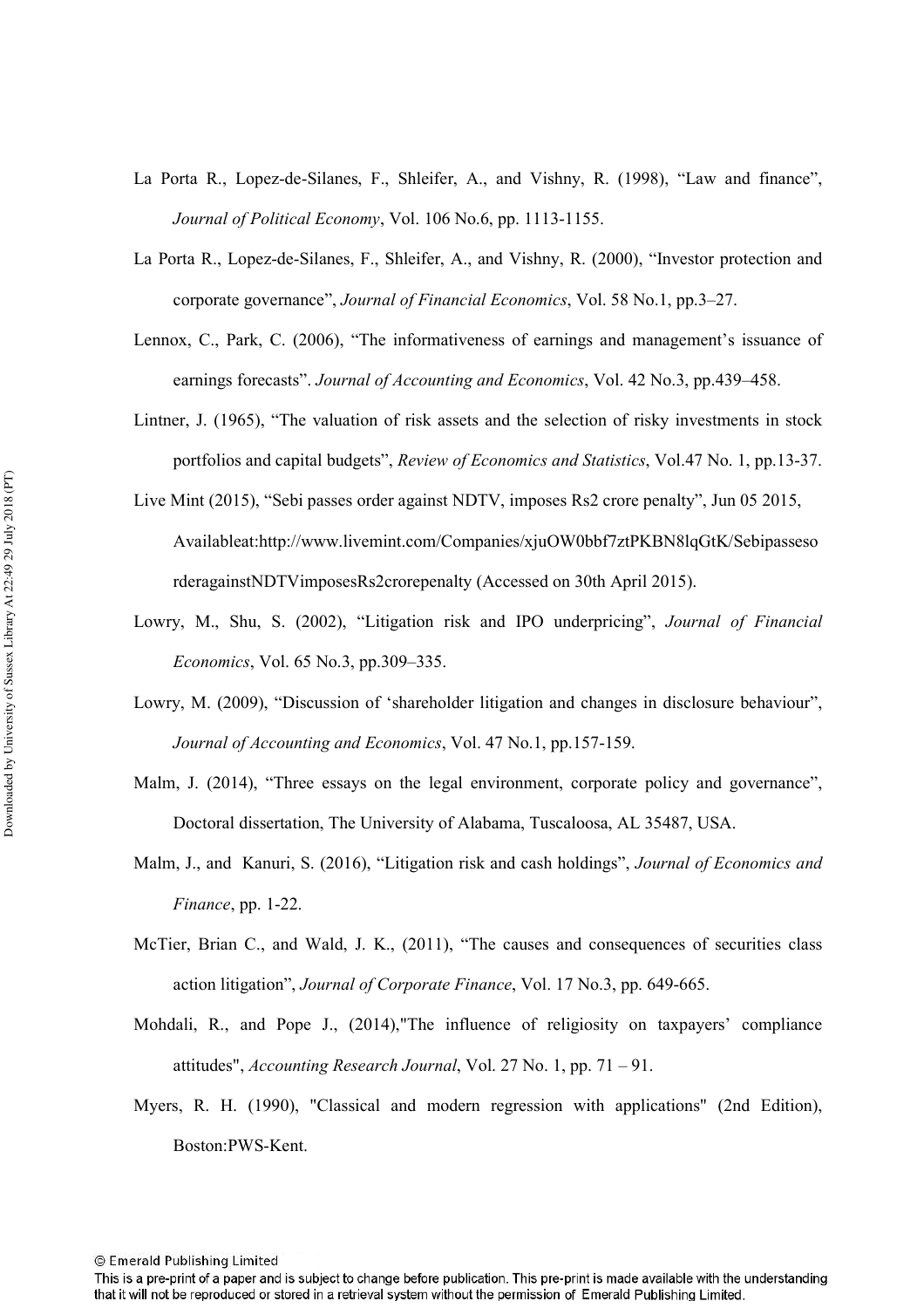- Petersen, M. A. (2009). Estimating standard errors in finance panel data sets Comparing approaches. Review of Financial Studies 22 (1): 435-480.
- Qing, H. (2011) "Securities litigation, withdrawal risk, and initial public offerings". Journal of *Corporate Finance, Vol. 17 No.3, pp. 438-456.*
- Rogers, J., and VanBuskirk, A., (2009), "Shareholder litigation and changes in disclosure behaviour", *Journal of Accounting and Economics*, Vol. 47 No.1, pp. 136-156.
- Rogers, J. L., Van Buskirk, A., and Zechman, S. L. C. (2011), "Disclosure tone and shareholder litigation", *The Accounting Review*, Vol. 86 No. 6, pp. 2155-2183.
- Slemrod, J. (2004), "The economics of corporate tax selfishness". National Tax Journal Vol. 57 No. 4, pp.877–899.
- Slemrod, J. (2007), "Cheating ourselves: the economics of tax evasion," Journal of Economic *Perspectives, Vo. 21 No.1, pp.25–48.*
- Skinner, D. (1994), "Why firms voluntarily disclose bad news", *Journal of Accounting Research*, Vol. 32 No. 1, pp. 38–61.
- Skinner, D.J. (1997), "Earnings disclosures and stockholder lawsuits", Journal of Accounting and *Economics*, Vol. 23 No.3, pp.249-282.
- Sharpe, W. F. (1964), "Capital asset prices: a theory of market equilibrium under conditions of risk", *Journal of Finance*, Vol. 19 No. 3, pp.425-442.
- Xie, H., (2015), "Credit ratings and firm litigation risk", Claremont McKenna College, CMC Senior r Theses Paper no.1067. (Available at: http://scholarship.claremont.edu/cmc\_theses/1067).

#### **About the authors**

Saumya Ranjan Dash is assistant professor in the area of accounting and finance at the Indian Institute of Management Indore (IIM Indore). He has obtained his Ph.D. degree from Indian

This is a pre-print of a paper and is subject to change before publication. This pre-print is made available with the understanding that it will not be reproduced or stored in a retrieval system without the permission of Emerald Publishing Limited.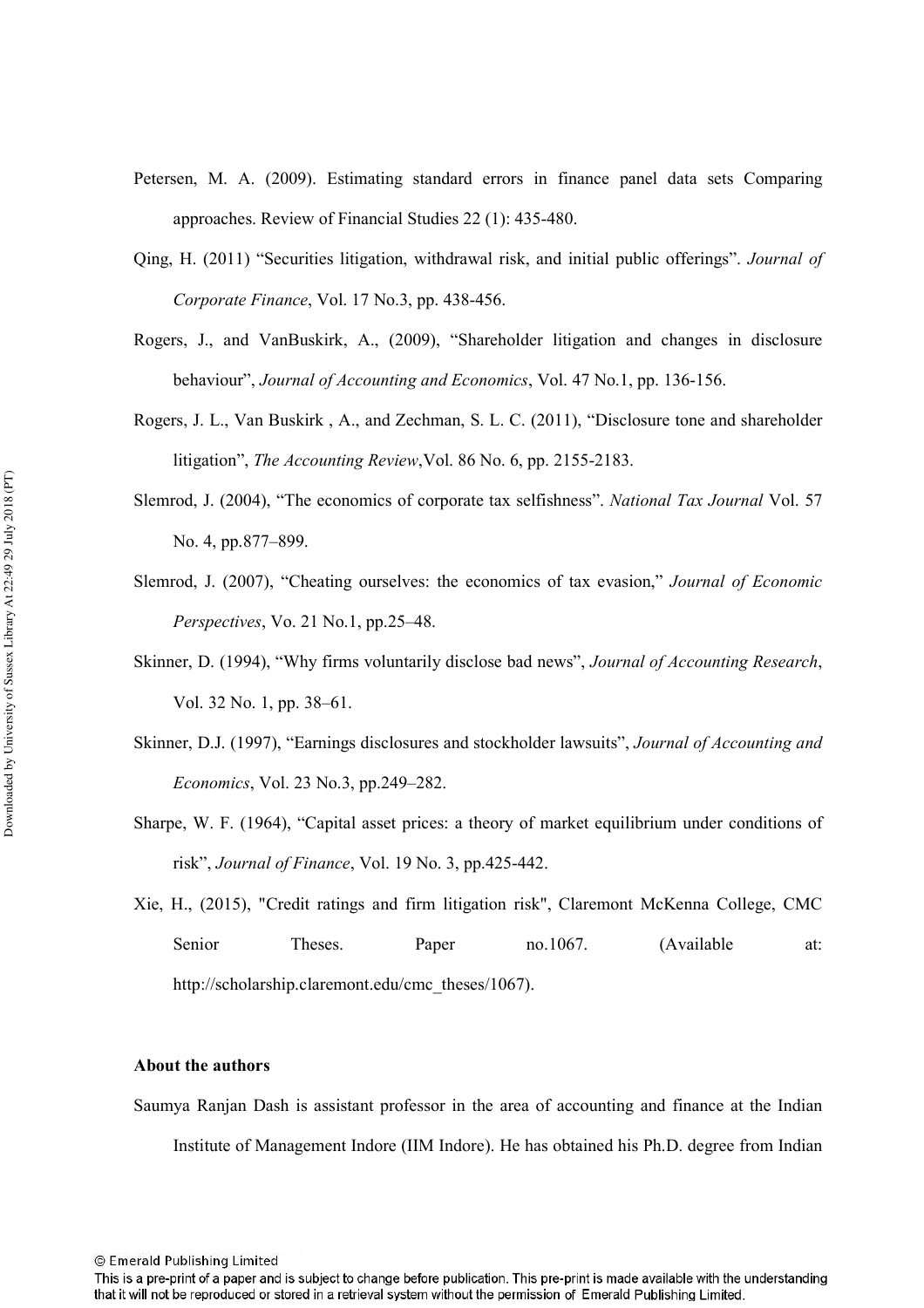Institute of Technology, Kharagpur, India. His research interest area of interest includes financial market, portfolio management, behavioural finance and corporate finance.

Mehul Raithatha is assistant professor in the area of accounting and finance at the Indian Institute of Management Indore (IIM Indore). He has obtained his Ph.D. degree from Indian Institute of Technology, Mumbai, India. His research interest area of interest includes corporate governance, earnings management, accounting policies and practice, corporate finance.

This is a pre-print of a paper and is subject to change before publication. This pre-print is made available with the understanding that it will not be reproduced or stored in a retrieval system without the permission of Emerald Publishing Limited.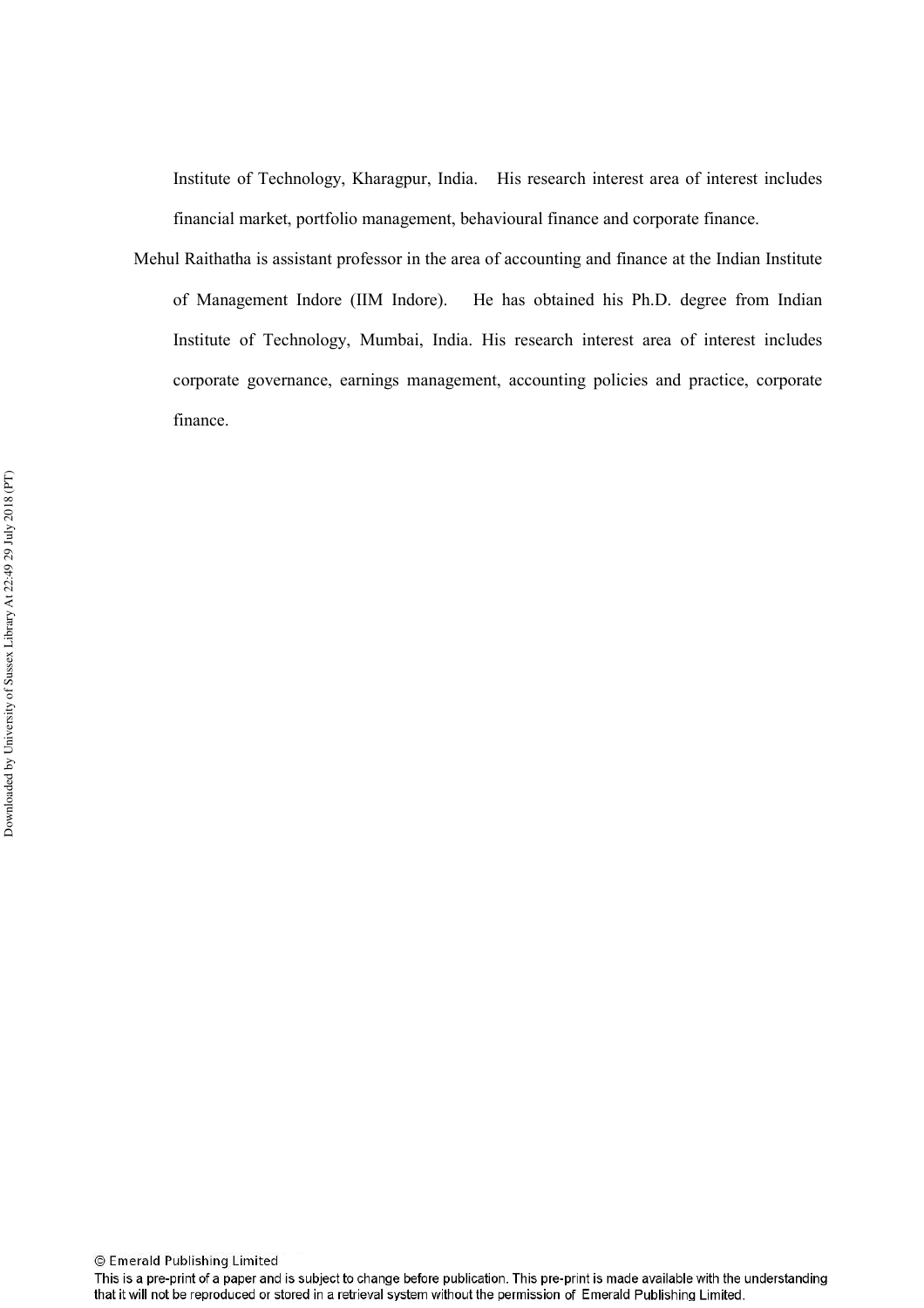# **List of tables**

#### Table 1: Descriptive Statistics of Firm-Specific Variables

| Variables                                        | No. of Observations | Mean      | Median    | <b>Standard Deviation</b> |
|--------------------------------------------------|---------------------|-----------|-----------|---------------------------|
| Panel (A) Firm Performance Measurement Variables |                     |           |           |                           |
| <b>ROA</b>                                       | 5842                | 0.1372    | 0.1220    | 0.0895                    |
| <b>ROE</b>                                       | 5842                | 0.1643    | 0.1572    | 0.2089                    |
| TobinQ                                           | 4753                | 2.1594    | 1.5453    | 1.7899                    |
| Panel (B) Disputed Tax Litigation Risk Measures  |                     |           |           |                           |
| Disputed Tax (in INR Millions)                   | 5842                | 1702.61   | 95.75     | 7599.89                   |
| DTLR_TA                                          | 5967                | 0.020505  | 0.0069916 | 0.0380839                 |
| Ind Adj DTLR                                     | 5967                | 0.2493715 | $\theta$  | 0.4326855                 |
| Panel (C) Firm Specific Control Variables        |                     |           |           |                           |
| RnD                                              | 5967                | 0.004143  | 0.0000886 | 0.0096094                 |
| <b>MB</b>                                        | 4759                | 3.655281  | 2.27      | 4.411849                  |
| Lev                                              | 5328                | 0.253982  | 0.2453478 | 0.1798187                 |
| LnAge                                            | 5962                | 3.255883  | 3.258096  | 0.8063908                 |
| Sales Growth                                     | 5447                | 0.2364751 | 0.1555486 | 0.4430073                 |
| Tangibility                                      | 5925                | 0.2885784 | 0.2712674 | 0.1871062                 |

Notes: This table presents descriptive statistics for our sample firms. We report mean, median, standard deviation and percentile (p25, p75) range and of all the variables.

## **Table 2: Univariate Tests Results**

|                               | Ind Adj DTLR=1 |         |        | Ind Adj DTLR $=0$ |              |         |                |         |
|-------------------------------|----------------|---------|--------|-------------------|--------------|---------|----------------|---------|
|                               | (1)            | (2)     | (3)    | (4)               | $(1-3)$      |         | $(2-4)$        |         |
|                               | Mean           | Median  | Mean   | Median            | Diff of Mean | P value | Diff of Median | P value |
| Firm performance<br>variables |                |         |        |                   |              |         |                |         |
| <b>ROA</b>                    | 0.0724         | 0.0618  | 0.0804 | 0.0686            | $-0.0080***$ | 0.0005  | $0.0698***$    | 0.0004  |
| <b>ROE</b>                    | 0.1546         | 0.1406  | 0.1655 | 0.1564            | $-0.0109*$   | 0.0518  | $0.1515***$    | 0.007   |
| TobinQ                        | 2.1556         | 1.5713  | 2.1431 | 1.5250            | 0.0125       | 0.8263  | 1.5588         | 0.1158  |
| Control variables             |                |         |        |                   |              |         |                |         |
| LnMCAP                        | 10.6108        | 10.5509 | 9.3748 | 9.5299            | $1.2360***$  | 0.0000  | 9.3149***      | 0.0000  |
| RnD                           | 0.0041         | 0.0004  | 0.0041 | 0.0000            | 0.0000       | 0.9557  | 0.0004         | 0.0000  |
| <b>MB</b>                     | 3.6655         | 2.4200  | 3.6515 | 2.2400            | 0.0140       | 0.9223  | 2.4060         | 0.0468  |
| Lev                           | 0.2366         | 0.2423  | 0.2599 | 0.2460            | $-0.0233***$ | 0.0000  | $0.2656***$    | 0.0007  |
| LnAge                         | 3.5136         | 3.6109  | 3.1702 | 3.1781            | $0.3434***$  | 0.0000  | $3.2675***$    | 0.0000  |
| Sales Growth                  | 0.1809         | 0.1331  | 0.2559 | 0.1681            | $-0.0750***$ | 0.0000  | $0.2081***$    | 0.0000  |
| Tangibility                   | 0.2720         | 0.2633  | 0.2941 | 0.2728            | $-0.0221***$ | 0.0001  | $0.2854***$    | 0.0018  |

Notes: This table presents mean, median, difference in mean and difference in median based on Industry adjusted disputed tax dummy. T-test and Mann-Whitney test the significance of differences in mean and median respectively. The symbols \*\*\*, \*\*, and

\* denote statistical significance at the 1%, 5%, and 10% levels, respectively.

© Emerald Publishing Limited

This is a pre-print of a paper and is subject to change before publication. This pre-print is made available with the understanding that it will not be reproduced or stored in a retrieval system without the permission of Emerald Publishing Limited.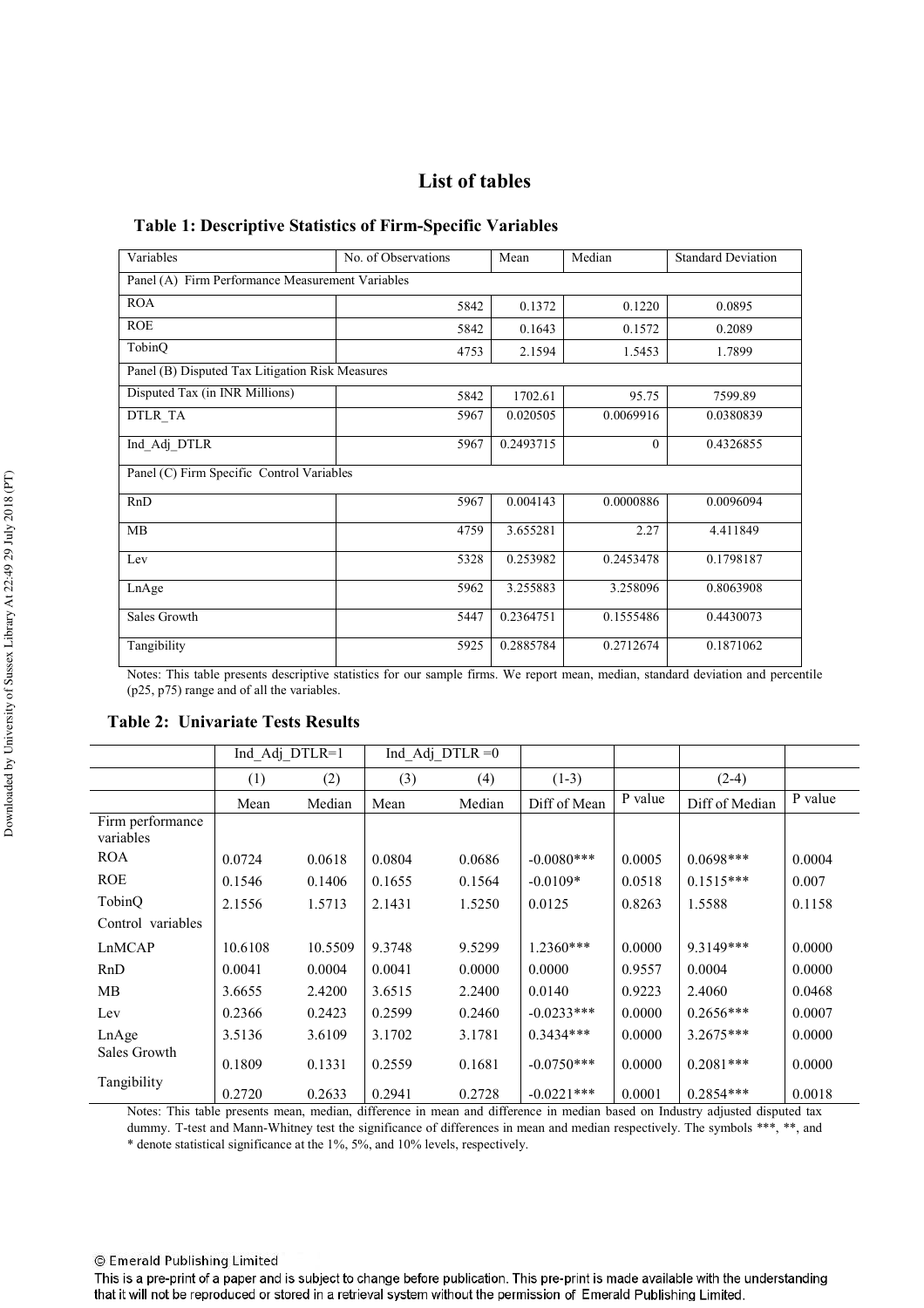| ĺ                     |
|-----------------------|
|                       |
|                       |
| ֡֡֡֡֡֡֡               |
| I                     |
|                       |
|                       |
|                       |
|                       |
| i<br>I<br>١<br>ı<br>I |
| j                     |
|                       |
| ۱<br>l<br>í           |
| í<br>l                |
| l                     |
|                       |
|                       |
|                       |
| ļ                     |

| ֧֪֦֧֪֧֪֧֧֖֧֖֧֖֧֧֪֪֪֪֪֪֛֪֪֛֪֪֛֪֪֪֪֪֪֪֛֚֚֚֚֚֚֚֚֚֚֞֝֬֝֬֝֬֝֬֓֝֬֝֬֝֬֝֬֝֬֓֝֬֝֓֝֬֝֬֝֬֝֬֝֬ |       |
|------------------------------------------------------------------------------------|-------|
| $\sim$                                                                             |       |
| $\mathbf{m}$ -b<br> <br> -<br> -<br>$\times$ of F.                                 |       |
| ŗ                                                                                  |       |
| relations N                                                                        |       |
| $Table 3$<br>$\vdash$                                                              | ز د د |

|                  | <b>ROA</b>  | <b>ROE</b>  | TobinQ     | Ind_Adj     | DTLR DTLR_TA | LnMCAP     | RnD        | ₩B         | Lev        | LnAge      | Growth<br>Sales | Tangibility |
|------------------|-------------|-------------|------------|-------------|--------------|------------|------------|------------|------------|------------|-----------------|-------------|
| <b>ROA</b>       |             |             |            |             |              |            |            |            |            |            |                 |             |
| <b>ROE</b>       | $0.8067***$ |             |            |             |              |            |            |            |            |            |                 |             |
| TobinQ           | $0.5041***$ | $0.3975***$ |            |             |              |            |            |            |            |            |                 |             |
| $Ind\_Adj\_DTLR$ | $-0.0463*$  | $-0.0261$   | 0.0032     |             |              |            |            |            |            |            |                 |             |
| DTLR_TA          | $0.0366***$ | 0.0198      | 0.0273     | $0.4253***$ |              |            |            |            |            |            |                 |             |
| LnMCAP           | $0.2452***$ | $0.1850***$ | $0.4480*$  | $0.2830***$ | $0.0741*$    |            |            |            |            |            |                 |             |
| R <sub>n</sub> D | $0.1448***$ | $0.0970***$ | $0.1546*$  | $-0.0007$   | 0.0087       | $0.0564*$  |            |            |            |            |                 |             |
| МB               | $0.3236***$ | $0.3665***$ | $0.8563*$  | 0.0014      | 0.0213       | $0.3635*$  | $0.1113*$  |            |            |            |                 |             |
| Ĺεν              | $-0.4860*$  | $-0.2881*$  | $-0.3507*$ | $-0.0563*$  | $-0.1340*$   | $-0.2216*$ | $-0.1623*$ | $-0.1826*$ |            |            |                 |             |
| LnAge            | $0.0660***$ | $0.0667***$ | $-0.0354$  | $0.1843***$ | $0.1316***$  | $0.1239*$  | $0.0821*$  | $-0.0049$  | $*80.00 -$ |            |                 |             |
| Sales Growth     | $0.0572***$ | $0.1039***$ | $0.0688*$  | $-0.0741*$  | $-0.0923*$   | 0.0012     | $-0.0527*$ | $0.0926*$  | $0.0438*$  | $-0.2376*$ |                 |             |
| Tangibility      | $-0.1290*$  | $-0.1239*$  | $-0.2027*$ | $-0.0512*$  | $-0.0411*$   | $-0.2055*$ | $-0.0124$  | $-0.1693*$ | $0.3550*$  | 0.029      | 0.002           |             |

© Emerald Publishing Limited<br>This is a pre-print of a paper and is subject to change before publication. This pre-print is made available with the understanding<br>that it will not be reproduced or stored in a retrieval syste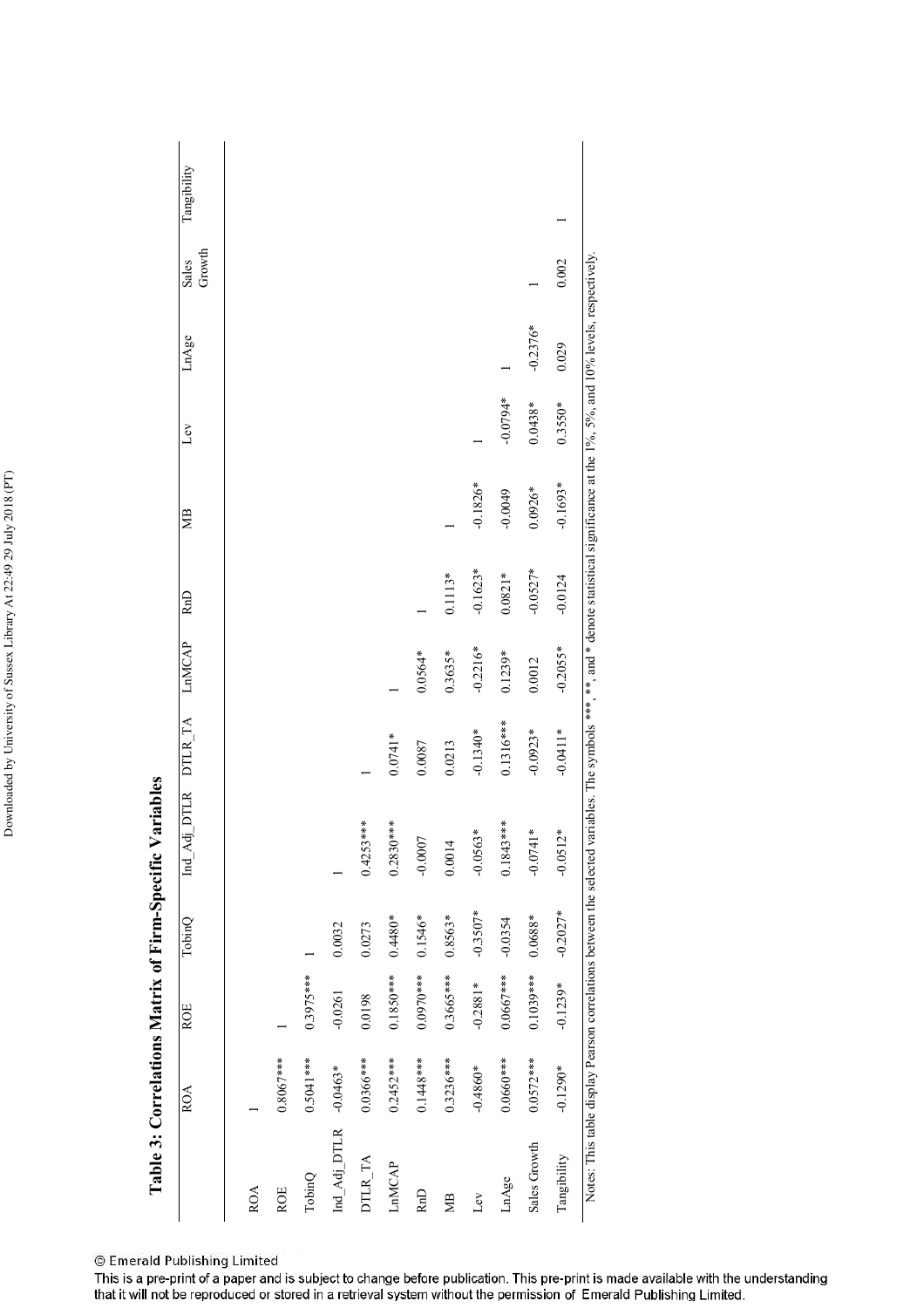| Average      | Mean Portfolio                                                                                                                                                                                                                           |                                                           |                                                                   |                                                                                    |  |  |
|--------------|------------------------------------------------------------------------------------------------------------------------------------------------------------------------------------------------------------------------------------------|-----------------------------------------------------------|-------------------------------------------------------------------|------------------------------------------------------------------------------------|--|--|
|              |                                                                                                                                                                                                                                          | Standard                                                  |                                                                   |                                                                                    |  |  |
| Disputed     |                                                                                                                                                                                                                                          | Return                                                    |                                                                   | Deviation                                                                          |  |  |
|              |                                                                                                                                                                                                                                          |                                                           |                                                                   |                                                                                    |  |  |
|              |                                                                                                                                                                                                                                          |                                                           |                                                                   |                                                                                    |  |  |
|              |                                                                                                                                                                                                                                          |                                                           |                                                                   |                                                                                    |  |  |
|              |                                                                                                                                                                                                                                          |                                                           |                                                                   | 1.4                                                                                |  |  |
| $\mathbf{0}$ |                                                                                                                                                                                                                                          |                                                           |                                                                   | 1.27                                                                               |  |  |
| 19016.79     |                                                                                                                                                                                                                                          |                                                           |                                                                   | 1.39                                                                               |  |  |
| 23.33        | 0.46<br>1.24                                                                                                                                                                                                                             |                                                           |                                                                   |                                                                                    |  |  |
| 1120         |                                                                                                                                                                                                                                          |                                                           |                                                                   | 1.29                                                                               |  |  |
| 37.8         |                                                                                                                                                                                                                                          |                                                           |                                                                   | 1.4                                                                                |  |  |
| 6678.32      |                                                                                                                                                                                                                                          | 0.46<br>1.37                                              |                                                                   |                                                                                    |  |  |
| 191.74       |                                                                                                                                                                                                                                          | 0.46                                                      |                                                                   | 1.35                                                                               |  |  |
| 68.18        |                                                                                                                                                                                                                                          | 0.45                                                      |                                                                   | 1.2                                                                                |  |  |
| 4302.39      |                                                                                                                                                                                                                                          | 0.51                                                      |                                                                   | 1.27                                                                               |  |  |
| 62.84        |                                                                                                                                                                                                                                          | 1.39                                                      |                                                                   | 0.44                                                                               |  |  |
| 2637.85      |                                                                                                                                                                                                                                          | 0.44<br>1.44                                              |                                                                   |                                                                                    |  |  |
|              |                                                                                                                                                                                                                                          |                                                           |                                                                   |                                                                                    |  |  |
|              |                                                                                                                                                                                                                                          |                                                           |                                                                   |                                                                                    |  |  |
| Standard     | <b>MRKT</b>                                                                                                                                                                                                                              | <b>SMB</b>                                                | <b>HML</b>                                                        | <b>WML</b>                                                                         |  |  |
| Deviation    |                                                                                                                                                                                                                                          |                                                           |                                                                   |                                                                                    |  |  |
|              | 1                                                                                                                                                                                                                                        |                                                           |                                                                   |                                                                                    |  |  |
| 5.06         | $0.144*$                                                                                                                                                                                                                                 | $\mathbf{1}$                                              |                                                                   |                                                                                    |  |  |
| 7.47         | $0.340***$                                                                                                                                                                                                                               | $0.419***$                                                | 1                                                                 |                                                                                    |  |  |
| 6.89         | $-0.303***$                                                                                                                                                                                                                              | $-0.186**$                                                | $-0.15***$                                                        | 1                                                                                  |  |  |
|              | tax<br>256587.43<br>Small-Size-High-DTLR<br>Small-Size-Low-DTLR<br>Large-Size-High-DTLR<br>Large-Size-Low-DTLR<br>High-BM-Low-DTLR<br>High-BM-High-DTLR<br>Low-BM-Low-DTLR<br>High-BM-High-DTLR<br><b>Descriptive Statistics</b><br>7.82 | Panel (A) Descriptive Statistics of Test Asset Portfolios | 0.46<br>0.45<br>0.49<br>0.47<br>0.45<br><b>Correlation Matrix</b> | Panel (B) Descriptive Statistics and Correlation Matrix of Systematic Risk Factors |  |  |

Table 4: Descriptive Statistics of Test Asset Portfolio and Systematic Risk Factors

Notes: Sample includes 163 monthly observations. The symbols \*\*\*, \*\*, and \* denote statistical significance at the 1%, 5%, and 10% levels, respectively.

© Emerald Publishing Limited

This is a pre-print of a paper and is subject to change before publication. This pre-print is made available with the understanding that it will not be reproduced or stored in a retrieval system without the permission of Emerald Publishing Limited.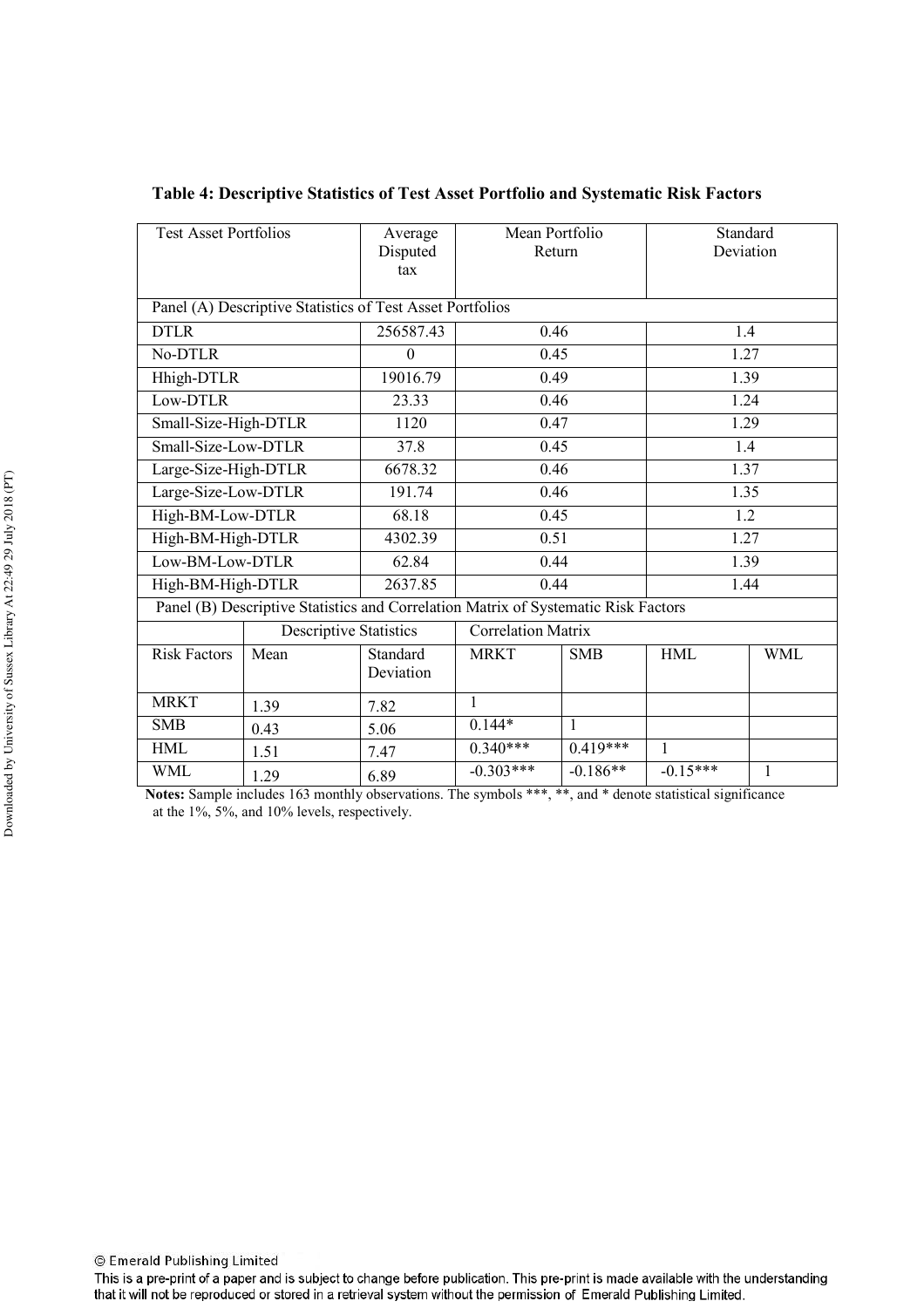| (1)          | (2)                    | (3)                    | (4)                    | (5)                    | (6)                    |
|--------------|------------------------|------------------------|------------------------|------------------------|------------------------|
| <b>ROA</b>   | <b>ROE</b>             | TobinQ                 | <b>ROA</b>             | <b>ROE</b>             | TobinQ                 |
|              |                        |                        |                        |                        |                        |
| $-0.0176***$ | $-0.0275***$           | $-0.183***$            |                        |                        |                        |
| $(-6.50)$    | $(-3.77)$              | $(-3.66)$              |                        |                        |                        |
|              |                        |                        | $-0.0738**$            | $-0.173**$             | $-0.657$               |
|              |                        |                        | $(-2.27)$              | $(-2.17)$              | $(-1.24)$              |
| $0.00864***$ | $0.0140***$            | $0.165***$             | $0.00633***$           | $0.0104***$            | $0.141***$             |
| (6.77)       | (4.29)                 | (5.92)                 | (5.06)                 | (3.36)                 | (5.57)                 |
| $-0.115$     | $-0.280$               | 2.997                  | $-0.0935$              | $-0.256$               | 3.240                  |
| $(-0.44)$    | $(-0.39)$              | (1.29)                 | $(-0.34)$              | $(-0.35)$              | (1.35)                 |
| $0.00217***$ | $0.00790***$           | $0.292***$             | $0.00247***$           | $0.00836***$           | $0.295***$             |
| (2.93)       | (2.96)                 | (15.24)                | (3.31)                 | (3.14)                 | (15.60)                |
| $-0.194***$  | $-0.289***$            | $-1.718***$            | $-0.197***$            | $-0.295***$            | $-1.747***$            |
| $(-21.49)$   | $(-9.11)$              | $(-5.39)$              | $(-21.78)$             | $(-9.13)$              | $(-5.44)$              |
| 0.000753     | 0.00586                | $-0.114**$             | 0.000287               | 0.00524                | $-0.119***$            |
| (0.27)       | (0.79)                 | $(-2.54)$              | (0.10)                 | (0.70)                 | $(-2.62)$              |
| $0.0128***$  | $0.0437***$            | $-0.0140$              | $0.0134***$            | $0.0444***$            | $-0.00785$             |
| (3.81)       | (4.29)                 | $(-0.22)$              | (3.93)                 | (4.41)                 | $(-0.12)$              |
| $0.0275**$   | 0.0251                 | 0.204                  | $0.0277**$             | 0.0247                 | 0.207                  |
| (2.23)       | (0.69)                 | (1.15)                 | (2.22)                 | (0.68)                 | (1.16)                 |
| $0.0423**$   | $0.0827*$              | $0.517*$               | $0.0621***$            | $0.114**$              | $0.720***$             |
| (2.12)       | (1.71)                 | (1.90)                 | (3.09)                 | (2.39)                 | (2.60)                 |
|              |                        |                        |                        |                        |                        |
| Yes          | Yes                    | Yes                    | Yes                    | Yes                    | Yes                    |
| Yes          | Yes                    | Yes                    | Yes                    | Yes                    | Yes                    |
|              |                        |                        |                        |                        | 4228                   |
|              |                        |                        |                        |                        | 0.827                  |
|              |                        |                        |                        |                        | 0.000                  |
|              | 4228<br>0.494<br>0.000 | 4228<br>0.321<br>0.000 | 4228<br>0.829<br>0.000 | 4228<br>0.485<br>0.000 | 4228<br>0.317<br>0.000 |

## Table 5: Impact of Disputed Tax Litigation Risk (DTLR) on Firm's Performance

Notes: Amounts reported are means of coefficients from pooled regressions. t-statistics are given in parentheses. Standard errors are 2-way cluster-robust (Petersen 2009). The symbols \*\*\*, \*\*, and \* denote statistical significance at the 1%, 5%, and 10% levels, respectively. Definitions of all the variables are provided in the appendix.

This is a pre-print of a paper and is subject to change before publication. This pre-print is made available with the understanding that it will not be reproduced or stored in a retrieval system without the permission of Emerald Publishing Limited.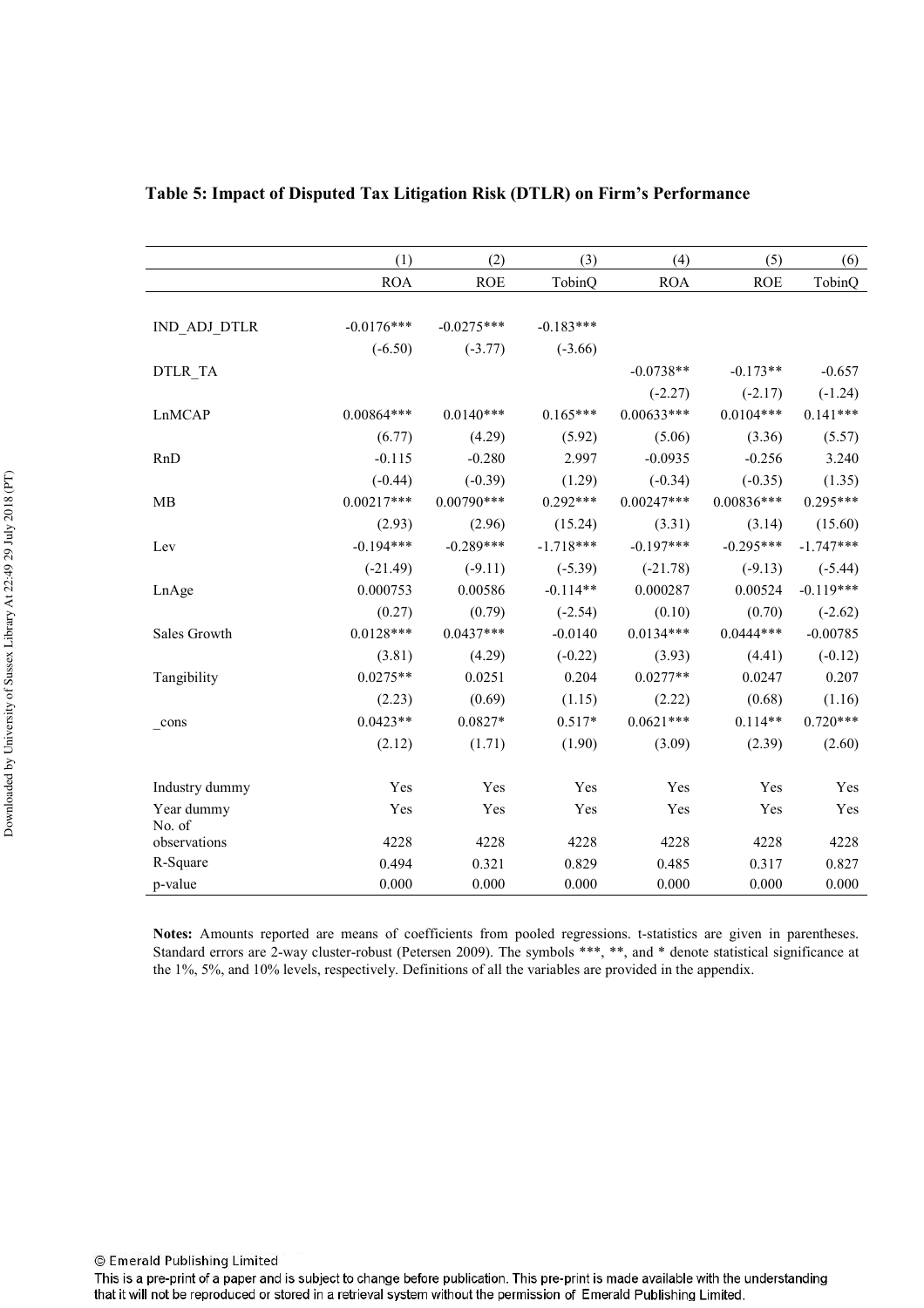| Table 6: Cross-Sectional Test of Single Shorted Disputed Tax Litigation Risk (DTLR) |  |  |
|-------------------------------------------------------------------------------------|--|--|
| Portfolios                                                                          |  |  |

| Portfolios                                     | $\alpha_{\scriptscriptstyle P}$ | $\beta_{\tt MRKT\,p}$ | $\beta_{\scriptscriptstyle \it SMB~P}$ | $\beta_{HML\,P}$ | $\beta_{\rm WML\;P}$ | Adj. $R^2$ | Wald<br>Test |
|------------------------------------------------|---------------------------------|-----------------------|----------------------------------------|------------------|----------------------|------------|--------------|
| Panel (A) Capital Asset Pricing Model          |                                 |                       |                                        |                  |                      |            |              |
| <b>DTLR</b>                                    | $0.43***$                       | $0.04***$             |                                        |                  |                      | 0.10       | 20.28        |
|                                                | (5.12)                          | (4.50)                |                                        |                  |                      |            | ${0.00}$     |
| No-DTLR                                        | $0.51***$                       | $0.04***$             |                                        |                  |                      | 0.07       | 12.33        |
|                                                | (5.47)                          | (3.51)                |                                        |                  |                      |            | ${0.00}$     |
| Hhigh-DTLR                                     | $0.49***$                       | $0.04***$             |                                        |                  |                      | 0.05       | 9.29         |
|                                                | (5.16)                          | (3.05)                |                                        |                  |                      |            | ${0.00}$     |
| Low-DTLR                                       | $0.46***$                       | $0.05***$             |                                        |                  |                      | 0.09       | 17.93        |
|                                                | (5.28)                          | (4.23)                |                                        |                  |                      |            | ${0.00}$     |
| Panel (B) Fama and French Three Factor Model   |                                 |                       |                                        |                  |                      |            |              |
| <b>DTLR</b>                                    | $0.43***$                       | $0.05***$             | 0.01                                   | 0.01             |                      | 0.09       | 6.46         |
|                                                | (5.06)                          | (4.06)                | (0.37)                                 | (0.02)           |                      |            | ${0.00}$     |
| No-DTLR                                        | $0.53***$                       | $0.04***$             | $-0.01$                                | $-0.01$          |                      | 0.05       | 4.04         |
|                                                | (5.51)                          | (3.43)                | $(-0.34)$                              | $(-0.50)$        |                      |            | ${0.00}$     |
| Hhigh-DTLR                                     | $0.48***$                       | $0.03**$              | $-0.01$                                | 0.01             |                      | 0.04       | 3.42         |
|                                                | (5.06)                          | (2.80)                | $(-0.46)$                              | (0.59)           |                      |            | ${0.02}$     |
| Low-DTLR                                       | $0.45***$                       | $0.04***$             | 0.02                                   | $-0.01$          |                      | 0.09       | 6.16         |
|                                                | (5.07)                          | (4.03)                | (0.86)                                 | $(-0.55)$        |                      |            | ${0.00}$     |
| Panel (C) Momentum Augmented Four Factor Model |                                 |                       |                                        |                  |                      |            |              |
| <b>DTLR</b>                                    | $0.41***$                       | $0.05***$             | 0.01                                   | 0.01             | 0.02                 | 0.09       | 5.29         |
|                                                | (4.58)                          | (4.25)                | (0.40)                                 | (0.04)           | (0.85)               |            | ${0.00}$     |
| No-DTLR                                        | $0.51***$                       | $0.05***$             | 0.01                                   | 0.01             | 0.01                 | 0.05       | 3.17         |
|                                                | (5.10)                          | (3.50)                | (0.44)                                 | (0.61)           | (0.77)               |            | ${0.00}$     |
| Hhigh-DTLR                                     | $0.45***$                       | $0.04***$             | $-0.01$                                | 0.02             | 0.01                 | 0.05       | 2.95         |
|                                                | (4.53)                          | (3.04)                | $(-0.45)$                              | (0.58)           | (0.69)               |            | ${0.02}$     |
| Low-DTLR                                       | $0.43***$                       | $0.05***$             | 0.01                                   | $-0.01$          | 0.01                 | 0.09       | 4.79         |
|                                                | (4.69)                          | (4.09)                | (0.84)                                 | $(-0.50)$        | (0.62)               |            | ${0.00}$     |

Notes: *t*-statistics (reported in parentheses) are adjusted for autocorrelation and heteroscedasticity. Figures in the curly bracket represent p-values.  $*$ ,  $**$  and  $***$  represent statistical significance at 10%, 5% and 1% level respectively.

This is a pre-print of a paper and is subject to change before publication. This pre-print is made available with the understanding that it will not be reproduced or stored in a retrieval system without the permission of Emerald Publishing Limited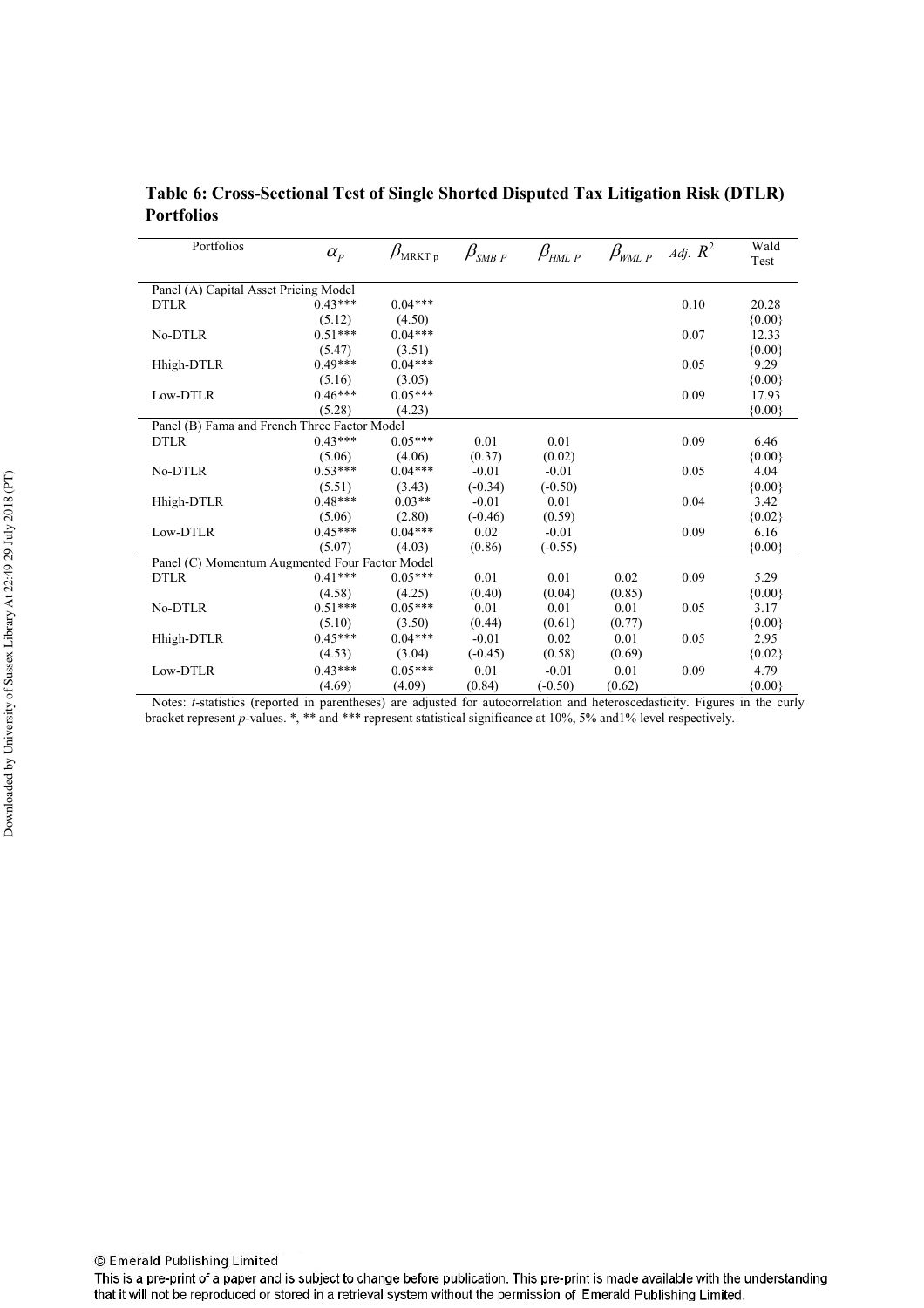# Table 7: Cross-Sectional Test of Size Based Double Shorted Disputed Tax Litigation **Risk (DTLR) Portfolios**

| Portfolios                                     | $\alpha_{\scriptscriptstyle P}$ | $\beta_{{\tiny \rm MRKT\,}P}$ | $\beta_{\scriptscriptstyle \it SMBP}$ $\beta_{\scriptscriptstyle \it HML\, P}$ |           | $\beta_{\rm WML\;P}$ | Adj. $R^2$ | Wald<br>Test |
|------------------------------------------------|---------------------------------|-------------------------------|--------------------------------------------------------------------------------|-----------|----------------------|------------|--------------|
| Panel (A) Capital Asset Pricing Model          |                                 |                               |                                                                                |           |                      |            |              |
| Small-Size-High-DTLR                           | $0.40***$                       | $0.04***$                     |                                                                                |           |                      | 0.09       | 18.29        |
|                                                | (4.28)                          | (4.48)                        |                                                                                |           |                      |            | ${0.00}$     |
| Small-Size-Low-DTLR                            | $0.06***$                       | $0.40***$                     |                                                                                |           |                      | 0.10       | 20.60        |
|                                                | (4.54)                          | (4.05)                        |                                                                                |           |                      |            | ${0.00}$     |
| Large-Size-High-DTLR                           | $0.05***$                       | $0.41***$                     |                                                                                |           |                      | 0.08       | 15.43        |
|                                                | (3.93)                          | (4.68)                        |                                                                                |           |                      |            | ${0.00}$     |
| Large-Size-Low-DTLR                            | $0.40***$                       | $0.05***$                     |                                                                                |           |                      | 0.11       | 21.09        |
|                                                | (4.63)                          | (4.59)                        |                                                                                |           |                      |            | ${0.00}$     |
| Panel (B) Fama and French Three Factor Model   |                                 |                               |                                                                                |           |                      |            |              |
| Small-Size-High-DTLR                           | $0.44***$                       | $0.04***$                     | 0.02                                                                           | $-0.01$   |                      | 0.06       | 4.76         |
|                                                | (4.83)                          | (3.62)                        | (1.04)                                                                         | $(-1.28)$ |                      |            | ${0.00}$     |
| Small-Size-Low-DTLR                            | $0.09***$                       | $0.05***$                     | 0.01                                                                           | 0.01      |                      | 0.10       | 7.11         |
|                                                | (3.94)                          | (3.94)                        | (0.50)                                                                         | (0.60)    |                      |            | ${0.00}$     |
| Large-Size-High-DTLR                           | $0.02***$                       | $0.05***$                     | $-0.01$                                                                        | $-0.01$   |                      | 0.08       | 5.56         |
|                                                | (4.62)                          | (3.90)                        | $(-0.21)$                                                                      | $(-0.04)$ |                      |            | ${0.00}$     |
| Large-Size-Low-DTLR                            | $0.41***$                       | $0.05***$                     | $-0.01$                                                                        | $-0.01$   |                      | 0.11       | 7.78         |
|                                                | (4.64)                          | (4.65)                        | $(-0.57)$                                                                      | $(-0.20)$ |                      |            | ${0.00}$     |
| Panel (C) Momentum Augmented Four Factor Model |                                 |                               |                                                                                |           |                      |            |              |
| Small-Size-High-DTLR                           | $0.40***$                       | $0.05***$                     | 0.02                                                                           | $-0.02$   | 0.01                 | 0.08       | 4.54         |
|                                                | (4.20)                          | (4.11)                        | (1.07)                                                                         | $(-1.35)$ | (0.72)               |            | ${0.00}$     |
| Small-Size-Low-DTLR                            | $0.06***$                       | $0.06***$                     | 0.01                                                                           | 0.01      | 0.02                 | 0.10       | 5.87         |
|                                                | (3.50)                          | (4.18)                        | (0.49)                                                                         | (0.65)    | (0.91)               |            | ${0.00}$     |
| Large-Size-High-DTLR                           | $0.07***$                       | $0.05***$                     | $-0.01$                                                                        | $-0.01$   | 0.02                 | 0.09       | 5.12         |
|                                                | (3.95)                          | (4.31)                        | $(-0.32)$                                                                      | $(-0.01)$ | (1.11)               |            | ${0.00}$     |
| Large-Size-Low-DTLR                            | $0.35***$                       | $0.06***$                     | $-0.01$                                                                        | $-0.01$   | $0.03*$              | 0.13       | 7.26         |
|                                                | (3.93)                          | (5.17)                        | $(-0.41)$                                                                      | $(-0.17)$ | (1.88)               |            | ${0.00}$     |

Notes: t-statistics (reported in parentheses) are adjusted for autocorrelation and heteroscedasticity. Figures in the curly bracket represent p-values. \*, \*\* and \*\*\* represent statistical significance at 10%, 5% and 1% level respectively.

This is a pre-print of a paper and is subject to change before publication. This pre-print is made available with the understanding that it will not be reproduced or stored in a retrieval system without the permission of Emerald Publishing Limited.